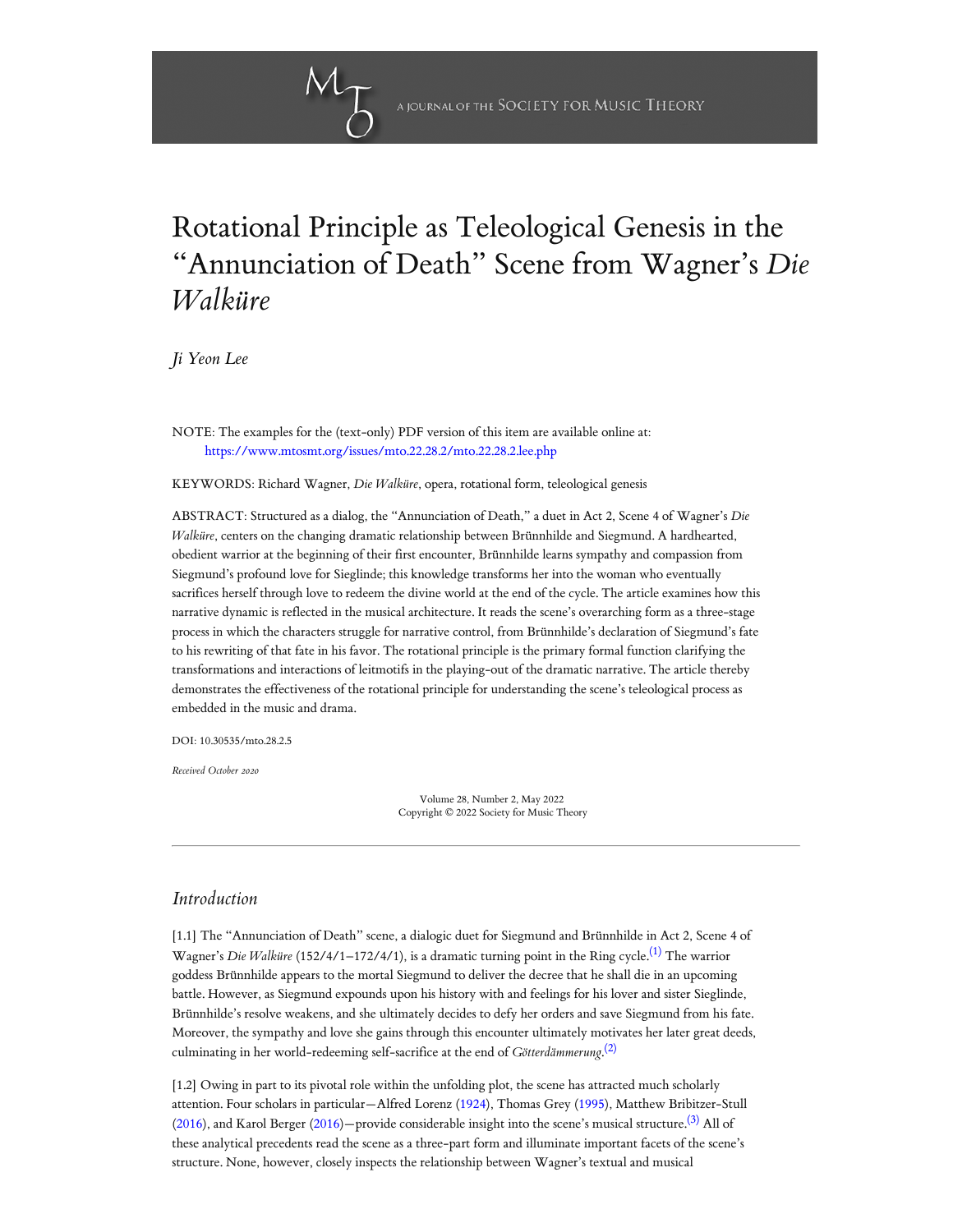<span id="page-1-0"></span>organization on both the global and foreground levels. A new analytical approach is therefore necessary to fully appreciate the extensive dynamism of scene's drama and music: as Siegmund and Brünnhilde struggle for narrative control, their power dynamic gradually changes in the course of time—and thus within the course of the scene's musical organization. $^{(4)}$  $^{(4)}$  $^{(4)}$  This article explains how the musical form of the scene closely mirrors and even embodies the changing narrative between the two characters. Rather than reading the scene's form in terms of a fixed formal template, this approach views it as a dynamic process animated by deliberate textual and musical interaction.<sup>[\(5\)](#page-10-1)</sup> Indeed, the essence of Wagner's music drama lies in this reciprocal relationship. The textual content and its formal organization shape the musical structure, while the musical structure transforms the text into sounding form. My analysis consequently presents Wagner's structural design as a continuously changing process, an instance of Wagner's *art of transition*. [\(6\)](#page-10-2)

<span id="page-1-2"></span><span id="page-1-1"></span>[1.3] In the following analysis, I first examine the dramatic structure of the scene, which acts as the basis for the musical form. I follow this with an analysis of the scene's musical and textual organization, which relies heavily on the rotation principle. I take leitmotifs as the principal rotational criteria, tracing their transformation to establish the rotational principle in the music. I then proceed to an in-depth analysis of the scene as a three-part structure, focusing throughout on the close intertwining of the rotational principle and dramatic narrative in the scene's teleological progression.

### *Dramatic Structure and Three-Part Form*

[2.1] The dramatic structure of the scene will ground my analysis of its textual and musical form. Its dramatic structure resembles a ternary *ABA'* form, which is dominated by the tense conflict between Sigmund and Brünnhilde. As shown in Example 1, the scene's tension rises, plateaus, and then decreases in a three-stage process denoted as intensification, suspension, and resolution. At the same time, the narrative progression imbues the scene with goal-oriented directionality, moving from Brünnhilde's initial control of the situation to Siegmund's victory at the end. $(7)$ 

<span id="page-1-3"></span>[2.2] In Stage 1, the dramatic tension increases as Siegmund steadfastly faces the divine messenger Brünnhilde and presses her for the information most important to him. The buildup of tension is due to Siegmund's gradual redirection of the topic, from Brünnhilde's presentation of the promised afterlife in Valhalla to his overriding interest in Sieglinde; it culminates with his direct question as to whether Sieglinde will be with him. Upon receiving an unsatisfactory answer, Siegmund suspends this narrative progression in Stage 2 by resolutely refusing any fate that separates him from Sieglinde; in turn, Brünnhilde obstinately reminds him of his inescapable death. Neither advances nor retreats from their position. The narrative progression resumes in Stage 3. As the questioner-questioned roles flip, Brünnhilde gradually bends to Siegmund's demands, and, in doing so, resolves all adversarial tension. [\(8\)](#page-10-4)

<span id="page-1-4"></span>[2.3] Siegmund's gradual persuasion of Brünnhilde and her burgeoning sympathy is coordinated with the recurring question-answer format of the text: Siegmund questions Brünnhilde on his fate in Stage 1, while Brünnhilde becomes the questioner in Stage 3. Notably, the back-and-forth dynamic established by the dialog also distinguishes the scene from the linear narrative style of text delivery that is typically predominant in Wagner's music dramas. Rather than looking backward or pausing the drama of the scene, the questionanswer process produces strong, forward momentum in real time. Wagner uses the rotational principle alongside a teleological process to musically articulate this progressive organization.

# *Rotational Principle and Teleological Process*

[3.1] Leitmotifs provide the basis for the scene's rotational form. The motivic play is not, however, simply caused by or dependent on the dramatic content. Gradual intra- and inter-motivic changes form musically recurring patterns within the larger three-part context, most clearly in Stages 1 and 3. This balance between recurrence and change in the motivic play can be clearly explained through rotational principle.

<span id="page-1-7"></span><span id="page-1-6"></span><span id="page-1-5"></span>[3.2] Rotational form is one of the most frequently used analytical tools applied to Wagner's music dramas. The concept derives from James Hepokoski's analysis of Sibelius's symphonies ([1993](#page-8-3)). In rotational form, a referential unit consisting of a series of themes or motives recurs cyclically, reworked with each appearance. $^{(9)}$  $^{(9)}$  $^{(9)}$ Although observed primarily in sonata form analysis, scholars have used the rotational principle in analyzing non-sonata forms as well.<sup>[\(10\)](#page-11-0)</sup> Thematic or motivic content plays a critical role in the rotational workings of both sonata form and Wagner analysis. In the latter, the dramatic content is often read in terms of and/or coordinating with the activity of leitmotifs. $^{(11)}$  $^{(11)}$  $^{(11)}$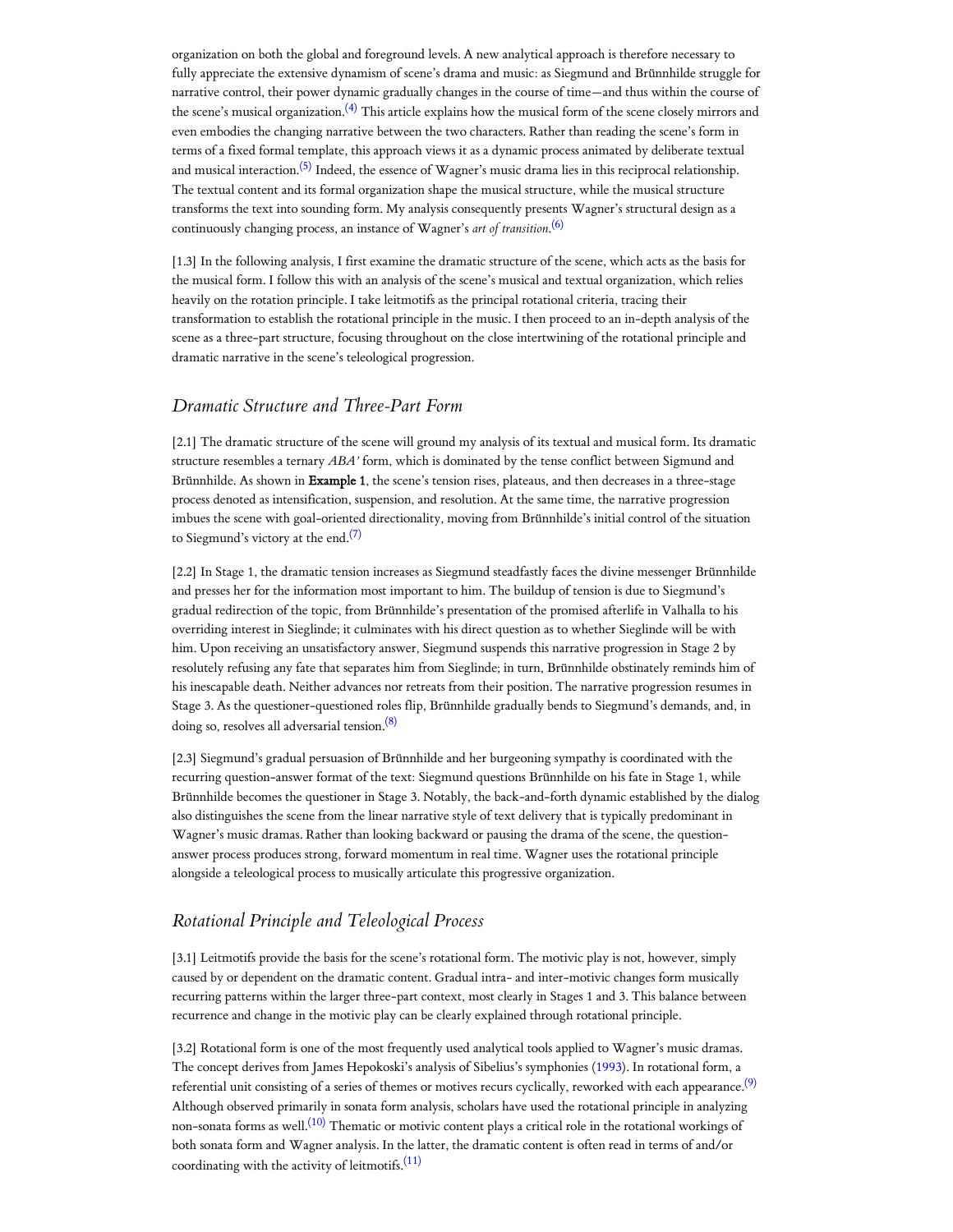[3.3] A rotational process may result from something as simple as a reiteration or variation of a referential statement. However, it can also be progressive and develop toward a *telos*, a goal point achieved through gradual intensification or buildup of initial thematic or motivic content. In such a *teleological genesis*, the rotational proceedings are analogous to organic growth from seed, to germination, blossom, and full fruiting.  $(12)$ 

<span id="page-2-0"></span>[3.4] The strong directionality that teleological genesis conveys readily maps onto certain narrative types, such as heroic achievement or *per aspera ad astra*. Hepokoski holds that when a rotational structure is combined with teleological genesis, it produces an elemental, mythic effect, akin to ritualistic preparation for the birth of something new [\(1993](#page-8-3), 26). The Annunciation of Death scene is particularly well suited to such a teleological reading, as the narrative is basically a process of persuasion, in which Siegmund and Brünnhilde set out to achieve their conflicting ends by convincing the other of their rightness. No visually or physically remarkable event on the stage depicts this; there is only the two characters' rhetorical battle of wills. Yet this clash must come to an all-or-nothing end, as Siegmund rejects any compromise. The moment when the winner is declared thus embodies the telos.

[3.5] The Annunciation of Death scene exhibits teleological process on two levels. At the large-scale, the scene proceeds as a revelatory process of rotational operation, with the telos proper at the end. In the interior of each of the outer stages, the rotations clearly advance the drama toward the goal point. Example 2 provides an overview of the scene's structure in terms of its formal division, rotational function based on leitmotifs, narrative mastery, tension trajectory, and the location of the telos proper.

<span id="page-2-1"></span>[3.6] Leitmotiv plays an essential role in determining sectional division. Each rotation in the *A* and *A'* sections starts with the Question motive.<sup>[\(13\)](#page-11-3)</sup> The referential module in *A* consists of the Question motive and the motives related to divinity; that in *A'* consists of the Question motive followed by the Freia and/or the Love motive. The rotational function comes to a standstill in the *B* section, where the previously established referential unit is now absent. The section below investigates the process by which specific musical attributes and the semantics of the leitmotifs generate the rotational form.

# *Leitmotifs as the Primary Rotational Criterion*

[4.1] The analytical approach advanced in this article views leitmotifs as fundamental to the rotational operations taking place in both small- and large-scale formal divisions. The form-generating function of leitmotifs derives from continual variation in their shape and semantic meaning, as opposed to their fixed associations. Individual leitmotifs continually transform and interact with each other over the course of the scene, and this leitmotivic work drives the textual narrative. $^{(14)}$  $^{(14)}$  $^{(14)}$  Consider, for example, the Fate motive. Even as it initiates each stage, its semantic meaning changes each time along with dramatic progression.

<span id="page-2-3"></span><span id="page-2-2"></span>[4.2] The Question motive is the primary motive in the scene's rotational process. It first appears in 152/5/3– 152/5/6 (Example 3a). Over the course of the scene, the motive goes through considerable changes, for example in character assignment, topical gesture, mode, melody, rhythm, instrumentation, and signification (see [Appendix](https://www.mtosmt.org/issues/mto.22.28.2/lee_appendix2.pdf) 2 for the motivic transformations). $^{(15)}$  $^{(15)}$  $^{(15)}$  The Question motive, based partially on a stock interrogative gesture, first appears as a musical question. Yet that form and function will be modified by the end of the scene, which contributes to the rising dramatic intensity and suspense throughout.

[4.3] The motive is also flexible in terms of its character as sung and its rhetorical significance. In general, when a motive or theme is repeated in an operatic work, its meaning often changes depending on which character sings it and the context in which they do so. The Question motive, for example, is commonly understood as a fixed signifier for Siegmund and his death. However, the motive's initially elegiac quality gradually disappears as Siegmund gains controlling power. [\(16\)](#page-12-0)

<span id="page-2-5"></span><span id="page-2-4"></span>[4.4] Despite these shifts, one aspect of the Question motive remains unchanged throughout; it is fundamentally about Siegmund's fate, tragic or otherwise. In this regard, it is highly meaningful that the Question motive contains the Fate motive (Example 3b), despite their different harmonizations. The Fate motive's melodic line—a descending minor second followed by an ascending minor third—appears in mm. 2– 3/2 of the Question motive's original form and is sequenced a whole step higher in mm. 3–4. $^{(17)}$  $^{(17)}$  $^{(17)}$  This melodic entanglement intimates the Question motive's dramatic purpose beyond merely signifying "interrogation": regardless of who carries the Question motive at any given point, the Fate motive is the key to its transformations. Indeed, even as the Question motive's harmonic and rhythmic profile is considerably altered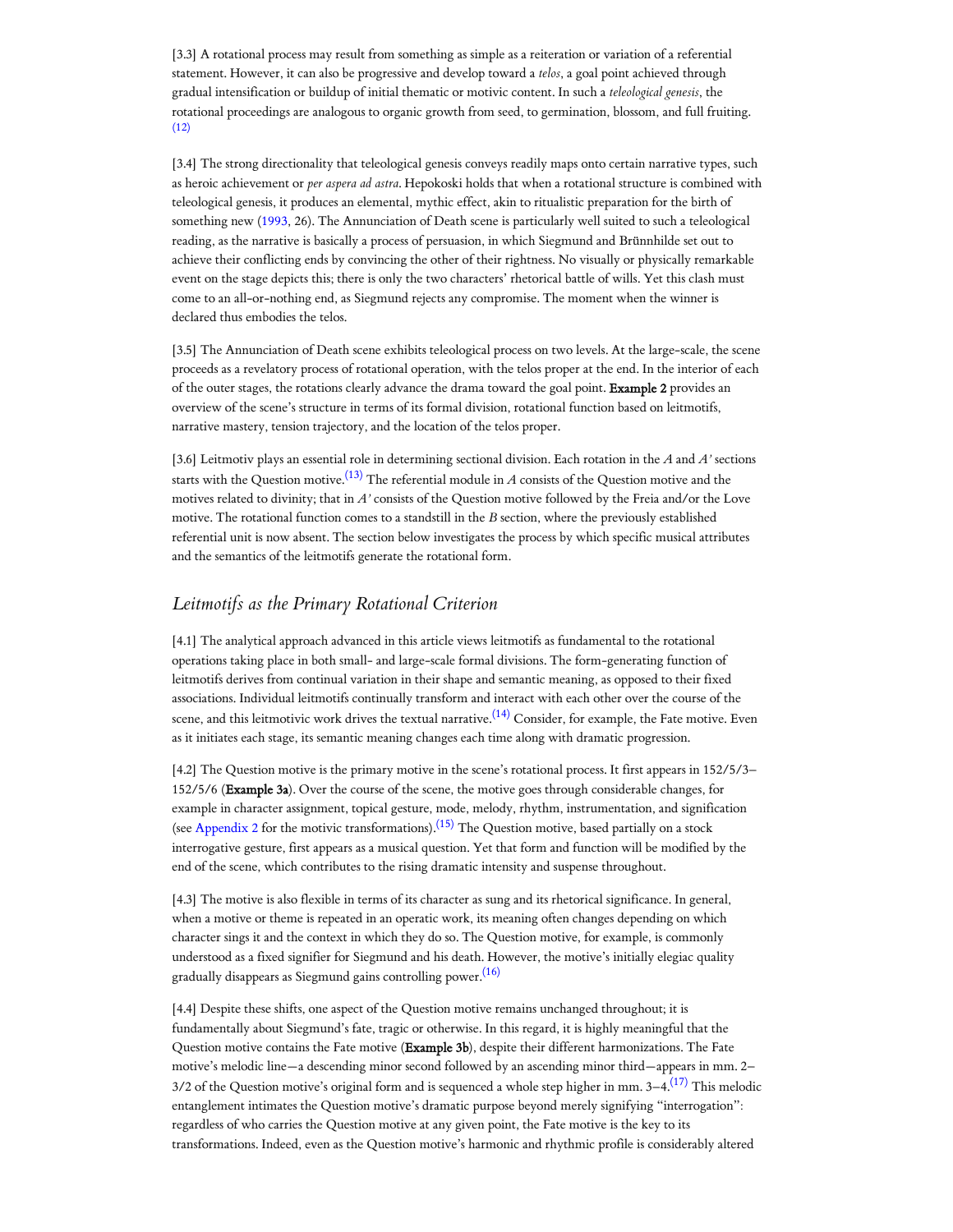by the scene's conclusion, the Fate motive's melodic trace remains. In this sense, the Fate motive is revealed as the inevitable, core component of the Question motive.

[4.5] The other motives that shape the musical-dramatic form may be classified into two categories, based on their semantic relation to Siegmund. Those in the first category clash with Siegmund's interests and will: these are the Valhalla and Walküre motives, both representing divinity. These motives are salient in Stage 1, appearing without conspicuous musical or semantic alteration; moreover, their identification and signification is generally uncomplicated, since they are not incorporated with other motives.

<span id="page-3-0"></span>[4.6] The motives in the second category symbolizes Siegmund's priorities: these are the Freia and Love motives. The name of the Freia motive notwithstanding, both motives symbolize Siegmund's overwhelming love for Sieglinde as well as what this love entails. In its original statement, the Freia motive consists of a preparatory gesture, *x*, and a main phrase, *y* (Example 4). The *y* phrase later transforms into the first part of the Love motive, *y'*, which is followed by a second part, *z* Example 5). [\(18\)](#page-12-2) Both motives undergo considerable musical alteration over the course of the scene, feeding the contradictory elements of pain and pleasure engendered by Siegmund and Sieglinde's love. This is particularly notable in Stage 3 (164/2/1–172/4), where the Freia and Love motives are distorted. The soaring, exciting diatonic melody of Freia motive's *x* portion is transformed into an anxious chromatic ascent of scalar triplets. Furthermore, although the *x* portion is initially an introduction for the *y* phrase, it eventually appears as a singular motivic fragment.

# *The A Section, Stage 1: Brünnhilde's Narrative Mastery and Rise in Tension*

[5.1] In Stage 1 (152/4–159/1/1), the dialog between Siegmund and Brünnhilde takes the form of an endaccented climax structure for Siegmund, with him gradually steering the topic from her statement to his own concerns. The scene plays out over six musical rotations, bookended by a prologue and epilogue. Example 6 outlines its rotational structure, while accounting for the scene's dialog format.

[5.2] Stage 1 features periodicity and predictability from rotation to rotation, as Brünnhilde formally—and formulaically—tells Siegmund of his fate. With one exception, each rotation opens with Siegmund singing the Question motive and continues with Brünnhilde responding with divinity-related motives; Rotation 6, the final rotation of Stage 1, contains the Question motive only. Siegmund's questions frequently end with half cadences, reflecting his status as an information-seeker. By contrast, all of Brünnhilde's answers conclude with either an IAC or PAC, in accordance with her role as envoy and information-provider.

<span id="page-3-1"></span>[5.3] The first prologue (152/4–154/1/2) is in bar form (*aa'b*), with the two *a* sections further divided into smaller bar forms by means of motivic deployment. In the *b* section, the orchestra presents the Valhalla motive in the associative tonality D♭ major at 153/3/1, and then the Fate motive at 153/4/1 enters.<sup>[\(19\)](#page-12-3)</sup> The *a* section consists of the Fate motive in its original form, its sequential repetition a whole step higher, and the Question motive in its original form. In the *a'* section, the motivic unit from *a* returns but is now a whole step higher. The prologue in its entirety serves to prefigure the upcoming drama. Early on, the multiple sequential statements of the Fate motive emphasize the driving focus of Siegmund's ordained fate and his questions about it; the Valhalla motive's entrance in the final section of the prologue foresees the dominance of Brünnhilde's agenda in Stage 1.

[5.4] The arrival of Rotation 1 (154/1/3–154/4/4) marks the onset of the main drama. Siegmund asks for Brünnhilde's identity over the Question motive in its original form—in F# minor, ending on a  $\rm V^7/iv$ interrogative gesture. Following a prolonged silence with a fermata, Brünnhilde introduces herself as a divine messenger with a combination of the Fate motive (stated twice) and the Valhalla motive. Her first statement of the Fate motive (154/2/1–154/2/2) is nearly an exact repetition of the prologue's second statement (153/1/1–153/1/3), but with the Valhalla motive more tightly articulated, as a complete, 2+2+4 sentence form concluding with an IAC in G<sub>p</sub> major (154/3/2-154/4/4). The shift to the enharmonically bright counterpart to Siegmund's F# minor encapsulates Brünnhilde's core message to Siegmund, which is that his fate lies in Valhalla.

[5.5] After a short transition in unison in the low strings (154/4/5–155/2/3), Rotation 2 (155/2/4–155/4/4) begins with Siegmund asking about Valhalla. The overall shape of the Question motive is maintained, but the half-cadential ending is replaced with a plagal motion, still in  $F^{\#}$  minor. A notable departure from Rotation 1 is Brünnhilde's response: a complete statement of the Valhalla motive accompanies her text that she will lead Siegmund to the home of the gods. There is no trace of the Fate motive, as Valhalla is the subject of her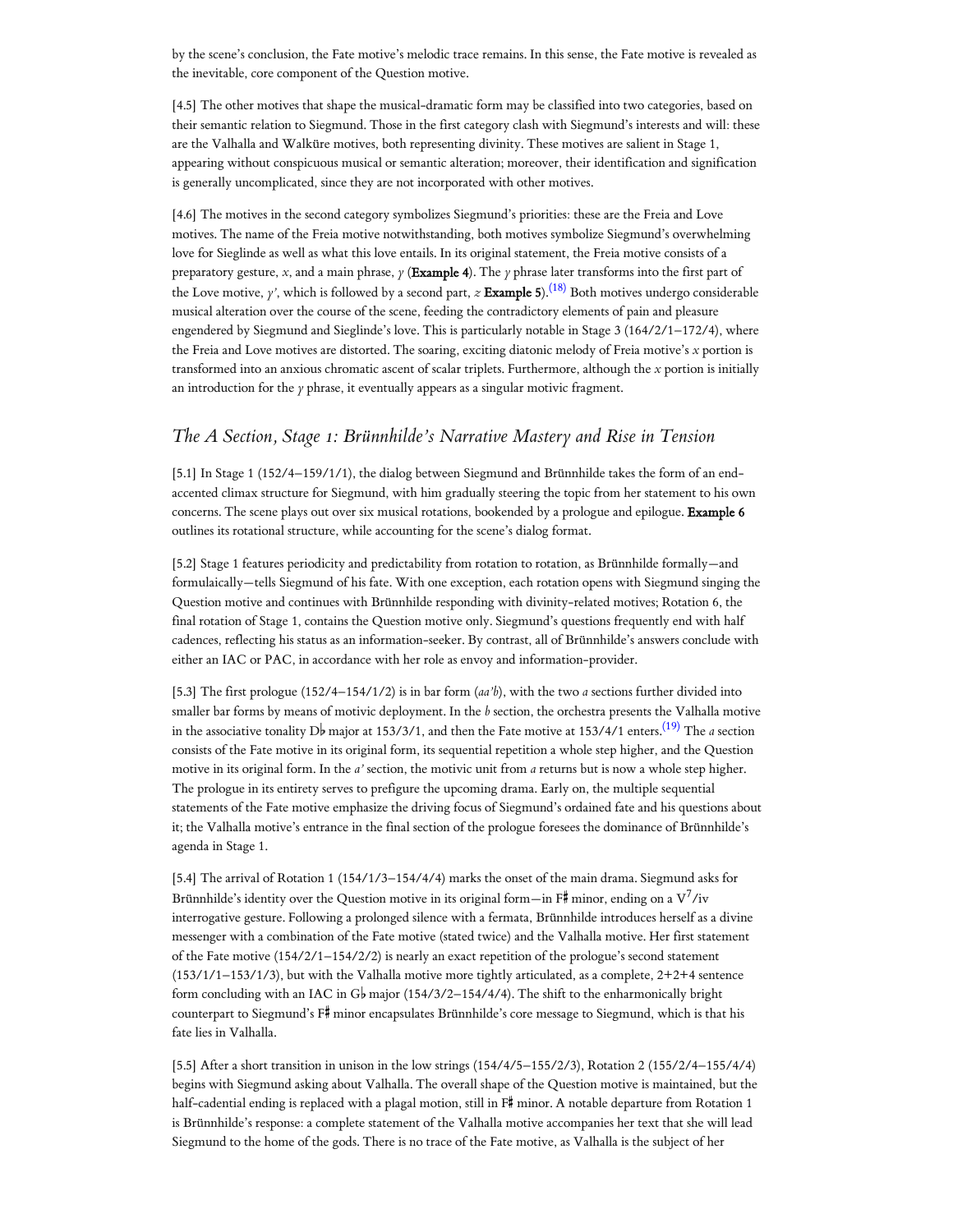answer. The rhetorical effect here is further intensified by the first authentic cadence (an IAC) of the scene, which lends authority to her statement.

[5.6] Brünnhilde's message receives further emphasis through motive and cadence in Rotation 3 (155/4/5– 156/2). Picking up the E from the orchestra, Siegmund wonders if he will see Walvater in Valhalla. His dialog is delivered over the Question motive sounding in A minor and ending on a half cadence in F. Brünnhilde answers that other fallen heroes will welcome Siegmund, over a combination of the Valhalla and the Walküre motives. Her answering music concludes with a resolute PAC, in D major; this is her first PAC demarcation, reflecting her omniscient assurance of his welcome in the divine world.

<span id="page-4-0"></span>[5.7] Rotation 4 (156/3–156/4/2) essentially restates Rotation 3 without the Walküre motive.<sup>[\(20\)](#page-12-4)</sup> Siegmund asks whether he will see his father, Wotan, as the Question motive is heard in B minor, ending on  $\rm V^7/E;$ Brünnhilde's affirmative reply uses the complete form of the Valhalla motive in C major. Her vocal line again comes to a PAC, while the orchestra ends with the Valhalla motive's IAC.

[5.8] Encouraged by Brünnhilde's answers so far, in Rotation 5 (156/4/3–157/3/3) Siegmund advances the drama by raising questions about his main concern. Inquiring whether "a woman" will greet him in Valhalla, he sings the full Question motive in A major with orchestral support. This new key recalls Rotation 3, where Siegmund asked in A minor if he will see Walvater "alone." The subtext of that question—whether he will see or be accompanied by others—is now articulated slightly more explicitly in the parallel major, ending on V <sup>7</sup>/D—as if he expects Brünnhilde's PAC in D major confirmation again.

<span id="page-4-1"></span>[5.9] Brünnhilde, missing the subtext, answers that Wotan's daughters will expect Siegmund. The sudden chromatic shift from A to A $\flat$  in the bass line, 156/4/6–157/1/1, underscores her failure to follow Siegmund's lead. The gap between their aims is made explicit as she presents the most extended and embellished version of the Valhalla motive thus far; it is joined with the Walküre motive, as if she is trying to impress him with the marvels waiting in Valhalla through soaring arpeggio figures in the woodwinds and harps. [\(21\)](#page-12-5) Her assured attitude is confirmed by a PAC in  $\mathbb{A}^{\flat}$  (157/2/2–157/2/3) and followed by a codetta-like passage redirecting Ab to the Valhalla motive's original key,  $D^{\flat}$  major.

<span id="page-4-2"></span>[5.10] Dissatisfied with Brünnhilde's grandiose but to him empty answer, Siegmund in Rotation 6 (157/5/5– 158/3/1) finally asks whether he will see *Sieglinde* in the afterlife. This poignant question, and its importance to him, receives significant musical and dramatic preparation in the transition (157/3/4–157/5/4). First, as Siegmund prepares to ask it ("tell me one thing, you immortal"), the orchestra gears up for the  $\mathbb{F}^*$  major Question motive by launching a circle of fifths from E. $^{(22)}$  $^{(22)}$  $^{(22)}$  Siegmund highlights the weight of his question by stating the Question motive twice, first in the original F# minor and ending on  $\rm V^7/$ iv and then in B minor and ending on  $V^7$ /iv.

[5.11] Brünnhilde's answer, that Sieglinde cannot accompany him, lays bare the clash between their respective interests and intimates the ensuing tug-of-war for narrative dominance. Unlike other rotations, Brünnhilde's answer embraces neither the Valhalla nor Walküre motive, proceeding only as an extended cadential punctuation. As in Rotation 5, Brünnhilde shifts the bass line a semitone down from Siegmund's B to her  $A^{\sharp}$ , 158/1/6–158/2/1, which becomes the dominant for her PAC in  $E^{\flat}$  minor—the key of Siegmund's downfall, as proclaimed by Fricka in Act 2, Scene  $1.(23)$  $1.(23)$ 

<span id="page-4-3"></span>[5.12] In the epilogue that follows, part of the Love motive accompanies Siegmund as he kisses the slumbering Sieglinde. No more rotations will occur, since Siegmund has no more questions to ask of Brünnhilde; he merely summarizes what she has told him over the Valhalla motive. The established pattern of the rotations with Siegmund questioning over the Question motive and Brünnhilde answering over divinity-related motives—works steadily throughout Stage 1 to signal Brünnhilde's command of the narrative situation. Nonetheless, Siegmund's gradual self-assertion regarding his real concerns, as well as, crucially, his agency in stopping the ongoing rotational process, sets up the struggle between the two characters that will manifest more fully in Stage 2.

# *The B Section, Stage 2: Dramatic Stalemate and Rotational Suspension*

[6.1] The narrative struggle between Siegmund and Brünnhilde reaches a plateau in Stage 2 (159/1/2–164/1), as the conflicting purposes of the characters produce a stalemate. Siegmund's role changes from listener to aggressive challenger; now when asking Brünnhilde more questions, he is not so much soliciting information as attempting to turn the narrative tables. As such, Stage 2 presents a contest in which Siegmund seeks to enact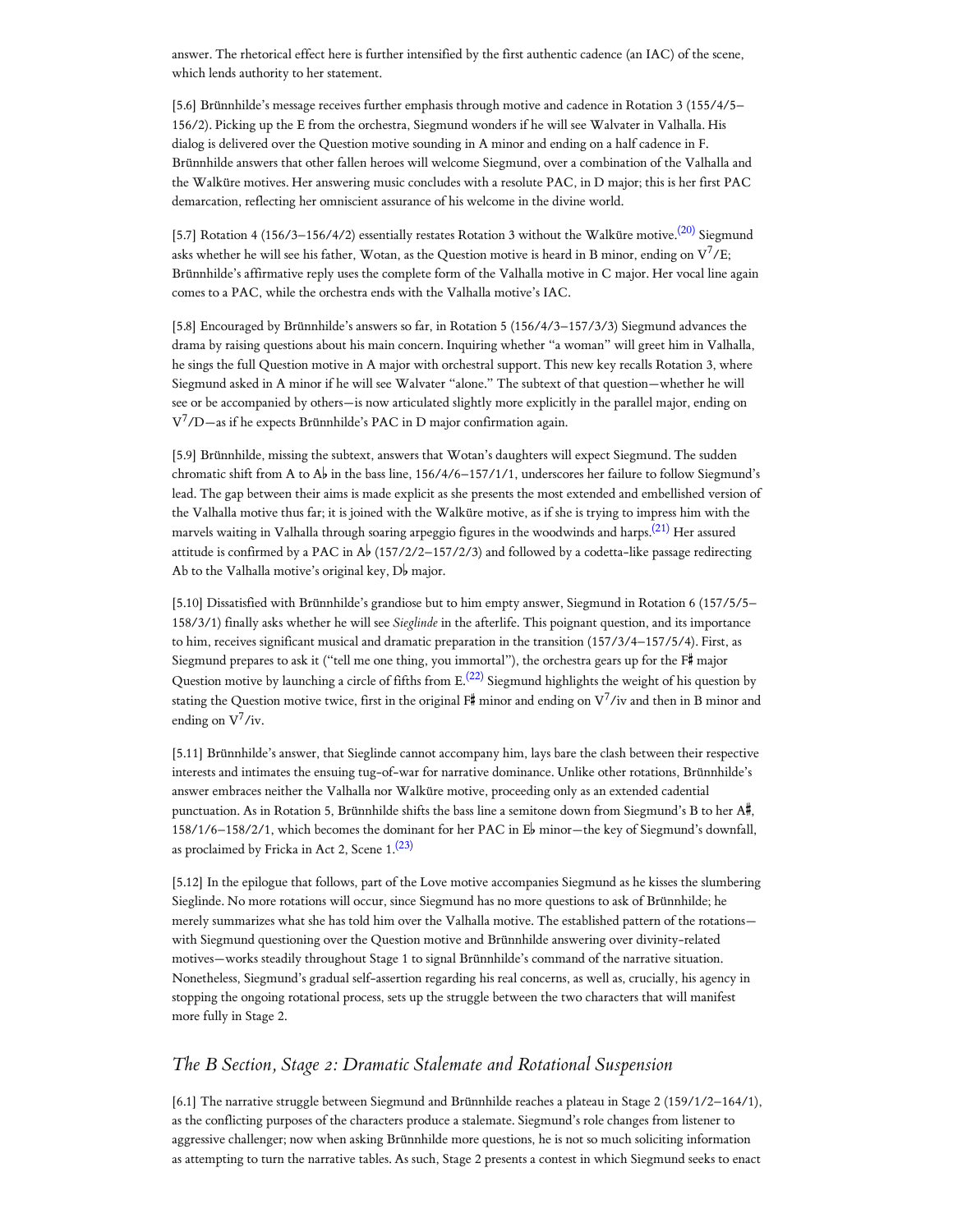his will. No less willful, Brünnhilde does not budge from her role as Wotan's untouchable messenger—at least in her words. Example 7 shows an analysis of Stage 2 that traces both the leitmotivic content and the dramatic tug-of-war between the two characters.

<span id="page-5-0"></span>[6.2] In Stage 2, the dramatic stalemate involves the temporary suspension of the rotational operation. This stage is divided into three sections, according to dramatic progression. Section 1 (159/1/2–160/4/3) is initiated with Siegmund's first declaration of his refusal to go Valhalla, followed by Brünnhilde's relentless reminder of his inescapable fate. $^{(24)}$  $^{(24)}$  $^{(24)}$  Section 2 (160/4/4–162/3) reopens their argument, once more resuming the question-and-answer format. In Section 3 (162/4–164/1), Siegmund reaffirms his decision, despite his new knowledge that the sword will not save him.

<span id="page-5-2"></span><span id="page-5-1"></span>[6.3] Throughout this stage, the Fate motive prevails. [\(25\)](#page-12-9) In Section 1, which is structured *aba'*, a Fate-Fate-Question module constitutes the first and last subsections and Love-Fate-Fate the middle subsection. Over this ordinary three-part form, however, a significant turning point in Siegmund and Brünnhilde's dramatic struggle occurs: Brünnhilde assumes the Question motive for the first time at 159/2/2. $^{(26)}$  $^{(26)}$  $^{(26)}$  She does not ask a question, but only repeats her message about Siegmund's doom. Her Question motive therefore does not land on a half cadence, instead progressing to diminished seventh chords and E minor triads through a chromatic descent in the bass (F#-E# =E<sup>#</sup> in 159/3). Critically, when she sings the Question motive at 160/3/1 in the *a'* section, a PAC in C minor with full orchestral support reconfirms her narrative supremacy over Siegmund. This cadential confirmation contrasts sharply with Siegmund's failed cadence in C# minor at the end of the *b* section, due to the downbeat attack of the Fate motive at 160/2/2. Although Brünnhilde does not show any other sign of weakening, her taking up the Question motive is a small step toward her later change of heart and full assumption of the motive.

[6.4] The question-answer dialog format momentarily returns in Stage 2, Section 2, although it is not extended to the point that it resumes the rotational procedure. The circumstances are, in fact, considerably different than that in Stage 1, due to Siegmund's changed attitude and the intent of his questioning. His inquiries regarding his foe and sword are not a matter of curiosity, but a challenge to Brünnhilde's proposed narrative. As such, Siegmund does not carry the Question motive, instead singing in a declamatory manner over the Fate and Sword motives in the orchestra. [\(27\)](#page-13-0)

<span id="page-5-3"></span>[6.5] In Section 3, solely sung by Siegmund, the Question and Fate motives disappear from both the voices and orchestra. Only the Love and Freia motives appear in this section, both significantly distorted. With Brünnhilde successfully parrying his challenges, Siegmund's realization of his adversity and intensified psychological struggle are expressed in an even stronger declamation and more intense chromaticism. A chromatically altered, triplet-contoured Love motive (Example 8) provides a counterpart to Siegmund's lamentation at the beginning of this section. In its first entrance in distorted form, from 163/3/2, this triplet rhythm becomes the chromatically altered anacrusis of the Freia motive (Example 9).

### *The A' Section, Stage 3: Siegmund's Victory and Tension Resolution*

[7.1] The tension between Brünnhilde and Siegmund eventually dissolves in Stage 3, as Siegmund's stalwart dedication to Sieglinde gradually sways Brünnhilde. Where Brünnhilde repeatedly missed Siegmund's intent in Stages 1 and 2—his need to be with Sieglinde, above all —in Stage 3 she comes to understand him; the shift is signaled as she adopts the questioning role he initially occupied, along with his Question motive. The form of the questioning changes as well, as Brünnhilde this time pursues her inquiry through suggestion, testing out what will meet Siegmund's approval.

[7.2] The resumption of the rising tension arc restarts the rotational process as well, with Siegmund's ascendency telegraphed by a remarkable change in the music. As in Stage 1, each rotation is initiated by the Question motive. However, it is now incorporated with the Freia motive and its derivative, the Love motive, which together encompass Siegmund's motivation and the reason for all his deeds. These two motives become part of the primary leitmotivic module for this stage. Example 10 summarizes the rotational structure of Stage 3, both in terms of its motivic content and the shifted functional roles of questioner and answerer.

<span id="page-5-4"></span>[7.3] The prologue of Stage 3 (164/2/1–164/4) is initially quite similar to that of Stage 1; Brünnhilde sings alone over the two statements of the Fate motive in Tempo I. But in stark contrast to the Stage 1 prologue's imperative ("Siegmund! Look on me!), she not only asks a question proper for the first time, but does so three times in a row. [\(28\)](#page-13-1)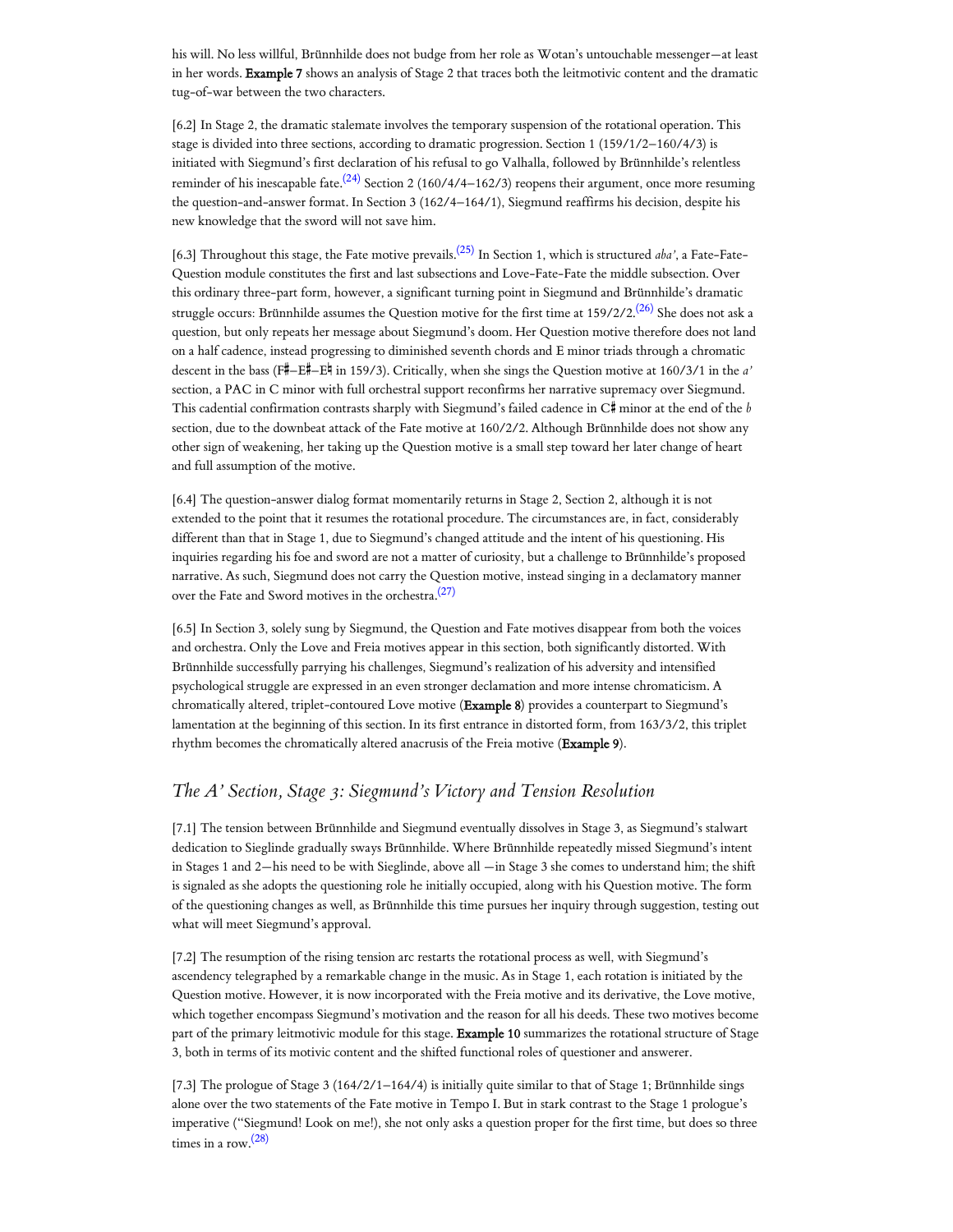<span id="page-6-0"></span>[7.4] Brünnhilde's growing sympathy and Siegmund's wresting of narrative control is mirrored by a shift to the Fate-Fate-Freia motivic module, which anticipates the Freia motive's enhanced role in the upcoming rotations. The Fate motive's second statement dissolves to an enervating gesture at 164/3/1, which repeatedly ascends only to descend again. $^{(29)}$  $^{(29)}$  $^{(29)}$  At 164/4/2, Brünnhilde's final note initiates the Freia motive on V/F#, which leads in to the first rotation in this stage.

[7.5] Rotation 7, sung by Siegmund alone, is a dramatic enhancement in terms of the protagonist's reaction. Siegmund's full resolve in facing his fate is on display in force, as he goes so far as to scold Brünnhilde for being cold and merciless. This dramatic situation is reflected in Rotation 7 as a musical intensification of part of Rotation 6. Where Siegmund's Question motive was earlier presented first in F minor and then in B minor, Rotation 7 harmonically expands this key scheme through a circle of fifths on  $F#$ , B, E, and A.

<span id="page-6-1"></span>[7.6] We note further that, although Siegmund takes up the Question motive again here, it is neither a textual nor musical question any longer. First, the rhythmic shape of the Question motive in F# minor is diminished from four measures to two (165/1/1–165/1/2, Variant 1; see [Appendix](https://www.mtosmt.org/issues/mto.22.28.2/lee_appendix2.pdf) 2 for the motivic variants) and followed by a two-measure motivic transformation (165/1/3–165/2/1, Variant 2 in the orchestral melody).  $(30)$  The distorted two-measure Freia motive then emerges with rhythmic diminution (165/2/2–165/3/2). This newly formed Question-Freia module is repeated in B minor, leading Siegmund to attempt a cadential punctuation via PAC in E minor, in effect resuming his unfulfilled attempt to do so in Rotation 6. $^{(31)}$  $^{(31)}$  $^{(31)}$ Siegmund succeeds in reaching a vocal cadence in 166/2/1–166/2/2, but his tonic arrival becomes the onset of the Freia motive that serves as a harmonic anacrusis to the next rotation. Example 11 outlines the activity of the motivic modules in Rotation 7.

<span id="page-6-2"></span>[7.7] Rotation 8 (166/3–167/2) repeats the Question-Freia module of Rotation 7. Brünnhilde opens the rotation with Variant 1 in A minor (166/3/1–166/3/2) and follows it with Variant 2 (166/3/3–166/3/4). Her adoption of Siegmund's Rotation 7 music reflects her new inclination to address his concerns, which she does by suggesting that Siegmund commend Sieglinde to her care. However, Siegmund rejects this outright. Accordingly, Brünnhilde's attempt to make a PAC in D major is evaded by the Freia motive's early entry at 167/1/2, as Siegmund declares that he will kill Sieglinde and himself if he is doomed to die.

[7.8] Another Question-Freia module (and another suggestion-rejection) occurs in Rotation 9 (167/3/1– 168/4/2), with the leitmotivic content varied. Brünnhilde now expands her suggestion to include protecting Sieglinde and the unborn baby. The orchestra accompanies this offer with Variant 3 of the Question motive, which transposes the first four notes of Variant 2 in sequential motion (167/3/1–167/3/2). The orchestra follows this with the Love motive's *y* portion at 167/3/3, which is the first time it is tied to Brünnhilde.

[7.9] As Siegmund declares his answer, the Love motive proceeds to the *x* portion of the Freia motive over  $\rm V^7/Am$  (167/4/4). The orchestra plays the turbulent triplet rhythm and tremolos derived from the distorted Freia motive, carrying the urgency of Siegmund's extreme action as he attempts to kill Sieglinde. The Sword motive briefly emerges at 168/2/4 as he points Nothung at Sieglinde, but the orchestra soon dissolves into the restless trills. [\(32\)](#page-13-5)

<span id="page-6-3"></span>[7.10] Rotation 10 (168/4/3-172/4, Example 12) finally brings about the telos proper of the scene, in which the dramatic process concludes with Siegmund's victory. Dramatically, the telos is a fulfillment of Siegmund's determination to stay with Sieglinde as Brünnhilde confirms that she will make this happen. Musically, the telos arrives at the final phase of the leitmotivic transformation, exhibiting the highest energy of the teleological process in terms of rhythm and tempo and the use of major mode. Formally, the telos in its expanded structure caps off all of the foregoing rotational development. The final rotation creates its own nested rotational structure, producing an overarching *aba'* form (*a*, 168/4/3–170/2/1; *b*, 170/2/2–171/1/3; *a'*, 171/1/4–172/4). The *a* and *a'* sections go through four and three subrotations respectively, each of which is based on the Question-Freia module. This referential module momentarily disappears at the beginning of the *b* section, despite the Freia motive's reemergence at 170/4/4 (The process here mirrors the suspension of the rotational operation during Stage 2 and its resumption in Stage 3). See Example 13; this three-part structure of the final rotation also corresponds to Brünnhilde's dramatic actions. These are her announcement that she will save Siegmund (*a*), her encouraging him (*b*), and her exit from the stage, followed by the orchestral postlude and scene change (*a'*).

<span id="page-6-4"></span>[7.11] The first *a* section centers the Question-Freia module with a radical transformation of the Question motive.<sup>[\(33\)](#page-13-6)</sup> As such, the final transformation of the Question motive, Variant 4, features maximum rhythmic diminution and melodic truncation, resulting in a soaring gesture that contrasts sharply with its originally morbid character. The first subrotation, *r1* (168/4/3–169/2/2; mm. 3–10), opens with Variant 4, which is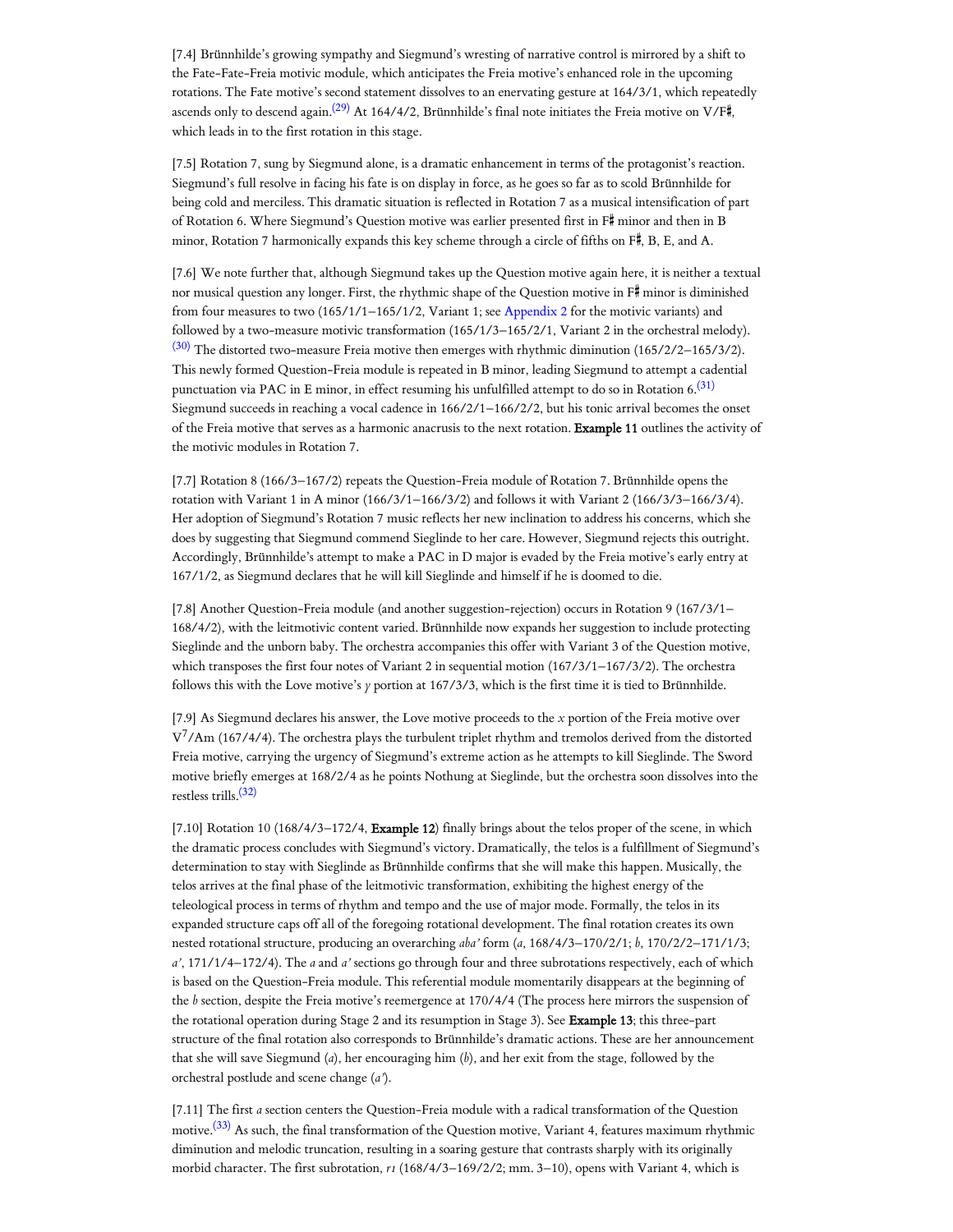then combined with embellished Variant 2 and the exact return of Variant 3. The inversion of the *x* part of the Freia motive then enters. A similar but slightly altered process continues in the following subrotations: *r2* (in F# major; *sehr lebhaft*),  $r3$ , and  $r4$  all start with Variant 4 and proceed to Freia motive's *x* part or its inversion.

[7.12] The Question-Freia module briefly disappears at the beginning of the *b* section, but returns in *a'*: *r5* (171/1/4–171/3/1; mm. 44–50) consists of Variant 4, Variant 2, and the inversion of the Freia motive's *x* part, while *r6* (171/3/2–171/4/1; mm. 51–54) is comprised of Variant 4 and the Freia motive's *y* part. Subrotation  $r7(171/4/2-172/4; \text{mm. } 55-78)$  incorporates Variants 4 and 2 and the *y* portion of Freia motive in extended measures. The music then seamlessly transitions to scenic change over the Fate motive and the Love motive's *z* part. The Annunciation of Death scene arrives at its conclusion without a clear cadence or cadential gesture except for the return of the Fate motive, which signals the end of the motivic module and, thus, the end of the rotational process.

## *Conclusion*

[8.1] The question-answer dialog in the Annunciation of Death scene is an essential component of its musical architecture. The rotational structure, as viewed in terms of an early-established referential module, has been shown to be an effective analytical prism with which to parse the form and drama. That being said, the increasing flexibility with which the involved motives and the rotational operations are treated defies any static, one-dimensional formal template. Indeed, the rotational process in the scene essentially precludes a fixed arrangement of the motives. It is not merely a matter of the questions and answers being regularly exchanged, but rather of the transformations and interactions among the motives being minutely integrated into the dynamic dramatic narrative.

[8.2] The dynamic treatment of the leitmotifs affects not only their identification and nomenclature, but also the extent to which they may be used for sectional division, and thus formal understanding. By tracing how the motives evolve as they create rotational structures, the present analysis extends the findings of its predecessors by delving into leitmotivic morphology beyond surface similarity and difference. The Question motive, the leading motivic agent in the rotational operation, for example, evolves from its original form into a drastically altered shape, transfiguring its signification from the godly imperatives of death, interrogation, and fate's inexorability to Siegmund's insistence on life, confidence, and self-determination. Likewise, the Freia motive shifts from the distressed urgency surrounding the Wälsung couple to Siegmund's triumph and joy at the end of the scene. The rotational principle thereby enhances our understanding of the dynamic playing-out of the motives and their meanings, and of how they create dramatic immediacy and continuity as part of a teleological process. In this drama-generating process, the rotational journey of the scene can be appraised as a realization of Wagner's *art of transition*, thereby distinguishing his use of rotational principle from that found in non-theatrical works by other composers.

## *Appendices*

Appendix 1: Alfred Lorenz's Analysis of the Annunciation of Death Scene from *[Das Geheimnis der Form bei](https://www.mtosmt.org/issues/mto.22.28.2/lee_appendix1.pdf) Richard Wagner*: Translation, Reconstruction, and Commentary

Appendix 2: Question motive and its [transformations](https://www.mtosmt.org/issues/mto.22.28.2/lee_appendix2.pdf)

<span id="page-7-0"></span>Ji Yeon Lee University of Houston Moores School of Music 3333 Cullen Blvd. Houston, TX 77204 [jlee136@uh.edu](mailto:jlee136@uh.edu)

#### Works Cited

<span id="page-7-1"></span>Abbate, Carolyn. 1989. "Wagner, 'On Modulation', and *Tristan*." *Cambridge Opera Journal* 1 (1): 33–58. <https://doi.org/10.1017/S0954586700002755>.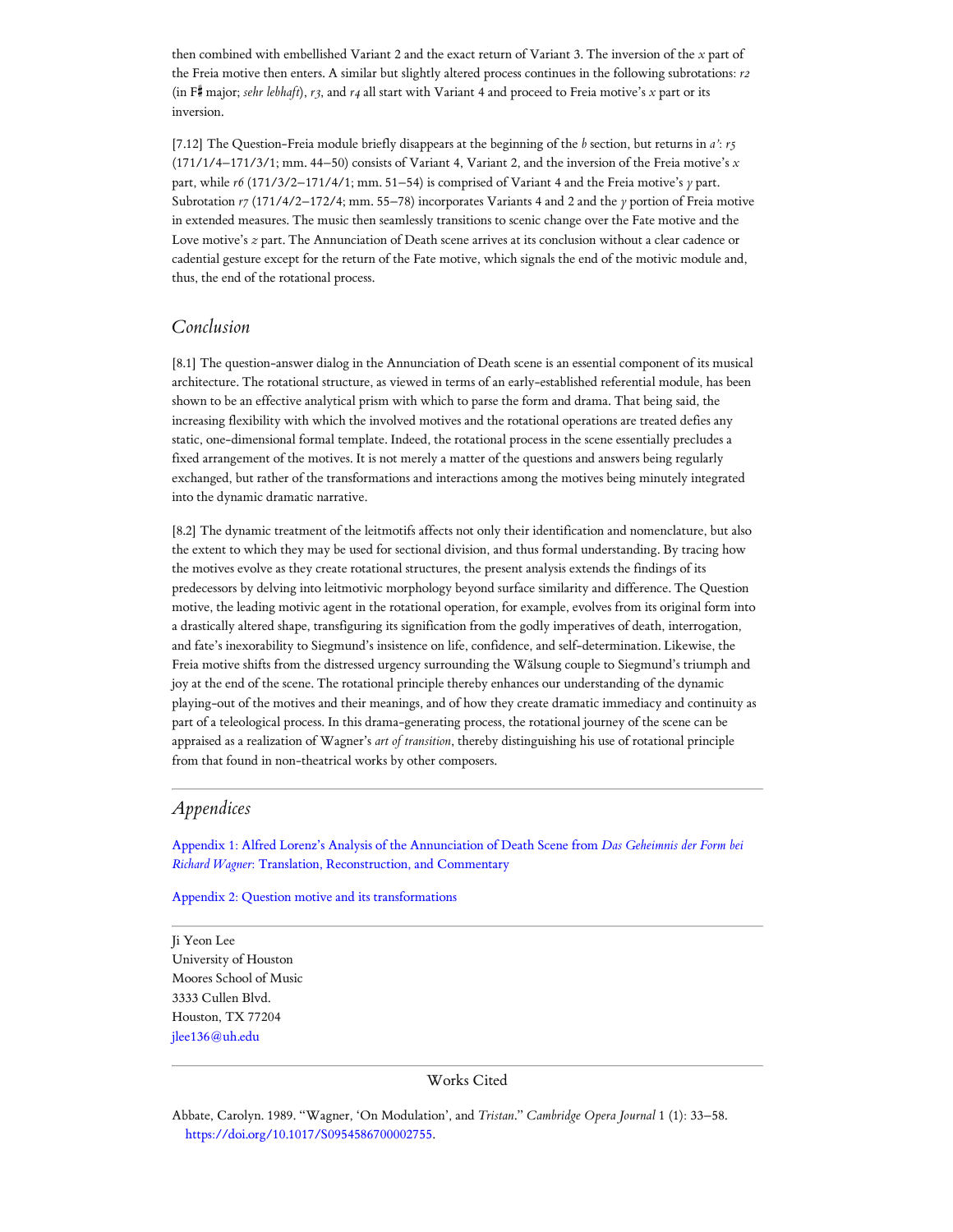<span id="page-8-4"></span>Bailey, Robert. 1977. "The Structure of the 'Ring' and Its Evolution." *19th-Century Music* 1 (1): 48–61. [https://doi.org/10.2307/746769.](https://doi.org/10.2307/746769)

BaileyShea, Matthew. 2002. "Wagner's Loosely Knit Sentences and the Drama of Musical Form." *Intégral* 16–  $17 \cdot 1 - 34$ 

<span id="page-8-2"></span>Berger, Karol. 2016. *Beyond Reason*. University of California Press. <https://doi.org/10.1525/california/9780520292758.001.0001> .

<span id="page-8-19"></span>Bribitzer-Stull, Matthew. 2001. "Thematic Development and Dramatic Association in Wagner's Der Ring des Nibelungen." PhD diss., Eastman School of Music.

<span id="page-8-1"></span>—————. 2016. "Die Geheimnisse der Form bei Richard Wagner: Structure and Drama as Elements of Wagnerian Form." *Intégral* 30: 81–98.

<span id="page-8-18"></span>Cooke, Deryck. 1979. "Wagner's Musical Language." In *Wagner Companion*, edited by Peter Burbidge and Richard Sutton, 225–68. Cambridge University Press.

<span id="page-8-14"></span>Darcy, Warren. 1990. "A Wagnerian Ursatz; Or, Was Wagner a Background Composer After All?" *Intégral* 4:  $1 - 35$ .

—————. 1994. "The Metaphysics of Annihilation: Wagner, Schopenhauer, and the Ending of the *Ring*." *Music Theory Spectrum* 16 (1): 1–40. [https://doi.org/10.2307/745828.](https://doi.org/10.2307/745828)

<span id="page-8-10"></span>—————. 2001. "Rotational Form, Teleological Genesis, and Fantasy-Projection in the Slow Movement of Mahler's Sixth Symphony." *19th-Century Music* 25 (1): 49–74. <https://doi.org/10.1525/ncm.2001.25.1.49>.

<span id="page-8-15"></span>—————. 2005. "'Die Zeit ist da': Rotational Form and Hexatonic Magic in Act 2, Scene 1 of Parsifal." In *A Companion to Wagner's Parsifal*, edited by William Kinderman and Katherine Syer, 215–41. Camden House.

<span id="page-8-13"></span>Davis, Andrew, and Howard Pollack. 2007. "Rotational Form in the Opening Scene of Gershwin's Porgy and Bess." *Journal of the American Musicological Society* 60 (2): 373–414. <https://doi.org/10.1525/jams.2007.60.2.373>.

<span id="page-8-17"></span>Donington, Robert. 1974. *Wagner's Ring and its Symbols*. Faber & Faber.

<span id="page-8-0"></span>Grey, Thomas. 1995. *Wagner's Musical Prose: Texts and Contexts*. Cambridge University Press. [https://doi.org/10.1017/CBO9780511470301.](https://doi.org/10.1017/CBO9780511470301)

<span id="page-8-11"></span>Harper-Scott, J. P. E. 2005. "Elgar's Invention of the Human: Falstaff, Opus 68." *19th-Century Music* 28 (3): 230–53. [https://doi.org/10.1525/ncm.2005.28.3.230.](https://doi.org/10.1525/ncm.2005.28.3.230)

<span id="page-8-5"></span>—————. 2009. "Medieval Romance and Wagner's Musical Narrative in the Ring." *19th-Century Music* 32 (3): 211–34. <https://doi.org/10.1525/ncm.2009.32.3.211>.

<span id="page-8-3"></span>Hepokoski, James. 1993. *Sibelius, Symphony No. 5*. Cambridge University Press. <https://doi.org/10.1017/CBO9780511620188>.

<span id="page-8-6"></span>—————. 1996. "The Essence of Sibelius: Creation Myths and Rotational Cycles in *Luonnotar*." In *The Sibelius Companion*, edited by Glenda Dawn Goss, 121–46. Greenwood Press.

<span id="page-8-7"></span>—————. 2004. "Structure, Implication, and the End of *Suor Angelica*." *Studi Pucciniani* 3: 243–66.

<span id="page-8-8"></span>—————. 2010a. "Clouds and Circles: Rotational Form in Debussy's Nuages." *Dutch Journal of Music Theory* 15 (1): 1–17.

<span id="page-8-9"></span>—————. 2010b. "The Second Cycle of Tone Poems." In *The Cambridge Companion to Richard Strauss*, edited by Charles Youmans, 78–104. Cambridge University Press. [https://doi.org/10.1017/CCOL9780521899307.006.](https://doi.org/10.1017/CCOL9780521899307.006)

<span id="page-8-12"></span>Hepokoski, James, and Warren Darcy. 2006. *Elements of Sonata Theory*. Oxford University Press. [https://doi.org/10.1093/acprof:oso/9780195146400.001.0001.](https://doi.org/10.1093/acprof:oso/9780195146400.001.0001)

<span id="page-8-16"></span>Hunt, Graham. 2007. "David Lewin and Valhalla Revisited." *Music Theory Spectrum* 29 (2): 177–96. <https://doi.org/10.1525/mts.2007.29.2.177>.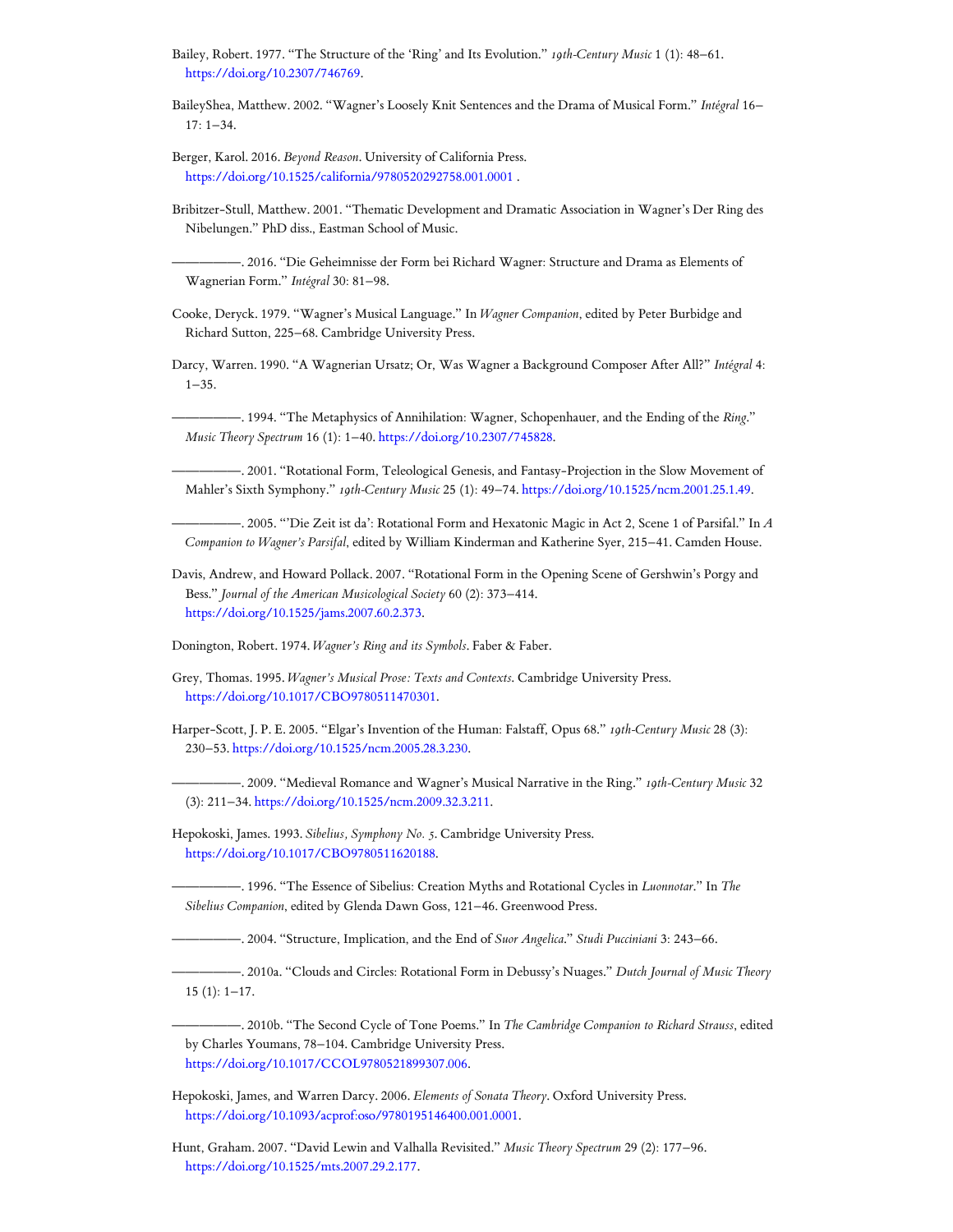- <span id="page-9-2"></span>Lorenz, Alfred. 1924. *Das Geheimnis der Form bei Richard Wagner, Vol. 1: Der musikalische Aufbau des Bühnenfestspieles Der Ring des Nibelungen*. M. Hesse.
- <span id="page-9-6"></span>McClatchie, Stephen. 1998. *Analyzing Wagner's Operas: Alfred Lorenz and German Nationalist Ideology*. University of Rochester Press.
- <span id="page-9-9"></span>Monahan, Seth. 2007. "Inescapable Coherence and the Failure of the Novel-Symphony in the Finale of Mahler's Sixth." *19th-Century Music* 31 (1): 53–95. <https://doi.org/10.1525/ncm.2007.31.1.053>.

<span id="page-9-11"></span>—————. 2014. "Negative Catharsis as Rotational Telos in Mahler's First 'Kindertotenlied.'" *Intégral* 28–29: 13–51.

- <span id="page-9-8"></span>Moynihan, Sarah. 2018. "Sibelius and Material *Formenlehre*: Projections beyond the Edges of Musical Form." PhD diss., Royal Holloway, University of London.
- <span id="page-9-13"></span>Newcomb, Anthony. 1981. "The Birth of Music out of the Spirit of Drama: An Essay in Wagnerian Formal Analysis." *19th-Century Music* 5 (1): 38–66. [https://doi.org/10.2307/746558.](https://doi.org/10.2307/746558)
- <span id="page-9-14"></span>Spencer, Stewart, and Barry Millington, eds. 2000. *Wagner's Ring of the Nibelung: A Companion*. Thames & Hudson.
- <span id="page-9-4"></span>Tarasti, Eero. 2012. *Semiotics of Classical Music: How Mozart, Brahms and Wagner Talk to Us*. Mouton de Gruyter. <https://doi.org/10.1515/9781614511410>.
- <span id="page-9-5"></span>Wagner, Richard. 1905. *Richard Wagner to Mathilde Wesendonck*. Translated by William Ashton Ellis. H. Grevel.
- <span id="page-9-7"></span>Weiner, Marc. 2014. "The Political in Opera." In *The Oxford Handbook of Opera*, edited by Helen M. Greenwald, 706–31. Oxford University Press. [https://doi.org/10.1093/oxfordhb/9780195335538.013.032.](https://doi.org/10.1093/oxfordhb/9780195335538.013.032)
- <span id="page-9-12"></span>Wolzogen, Hans von. 1895. *A Guide Through the Music of Richard Wagner's Ring of the Nibelung*. Translated and edited by Nathan Haskell Dole. Schirmer.

#### Footnotes

<span id="page-9-0"></span>1. In this article, measure indications follow page/system/measure in Schirmer vocal score of *Die Walküre*. The Schirmer vocal score is publicly accessible on two websites: Indiana University's Variations Prototype website hosts a copy of the score [\(https://dlib.indiana.edu/variations/scores/bhr9607/large/index.html\)](https://dlib.indiana.edu/variations/scores/bhr9607/large/index.html); IMSLP includes it alongside a table of leitmotifs. Note that its page numbers are different from those of the physical copy [\(https://s9.imslp.org/files/imglnks/usimg/d/d1/IMSLP16815-Wagner\\_-](https://s9.imslp.org/files/imglnks/usimg/d/d1/IMSLP16815-Wagner_-_Die_Walk%C3%BCre_(vocal_score).pdf) Die Walk%C3%BCre (vocal score).pdf). [Return](#page-0-0) to text

<span id="page-9-1"></span>2. Several scholars have noted the dramatic significance of the Annunciation of Death scene in *Die Walküre* and the Ring cycle: Robert Bailey holds that it is "the crucial scene in Act 2 of *Die Walküre* where the two stories of the opera come together each with a decisive effect on the outcome of the other. The Siegmund-Sieglinde story reaches its crisis with Siegmund's fatal decision, and the future of the Brünnhilde-Wotan story is determined by the change in Brünnhilde's character that results from her confrontation with Siegmund" [\(1977,](#page-8-4) 55). In a similar vein, Karol Berger appraises the scene as "one of the artistic high points of the cycle, one of those scenes that compel us to take seriously Wagner's pretentions to be the reviver of Attic tragedy. For the first time, in the Ring we witness directly the devastating mythic encounter between a human and a divine power, an encounter of momentous consequences to both, since it brings death to the human and transforms the divine" ([2016,](#page-8-2) 103). Likewise, Eero Tarasti mentions that "the most essential dramatic event in the second act of *Die Walküre* is Brünnhilde's change of mind," in which the Annunciation of Death scene plays a key role [\(2012](#page-9-4), 198). [Return](#page-0-1) to text

<span id="page-9-3"></span>3. These four scholars analyze the scene as a three-part structure. Lorenz reads the scene as a bar form, comprised of two Stollen followed by one Abgesang, usually represented as *AAB* (152/4–159/1/1; 159/1/2– 164/4/1; 164/4/2–172/4); see [Lorenz](#page-9-2) 1924, 179–84. For [detailed discussion](https://www.mtosmt.org/issues/mto.22.28.2/lee_appendix1.pdf) on his reading, refer to Appendix 1. Thomas Grey interprets the scene as an *ABB'* form (152/4–159/1/1; 159/1/2–164; 165/1/1–172/4),

<span id="page-9-10"></span><sup>—————</sup>. 2011. "Success and Failure in Mahler's Sonata Recapitulations." *Music Theory Spectrum* 33 (1): 37– 58. <https://doi.org/10.1525/mts.2011.33.1.37>.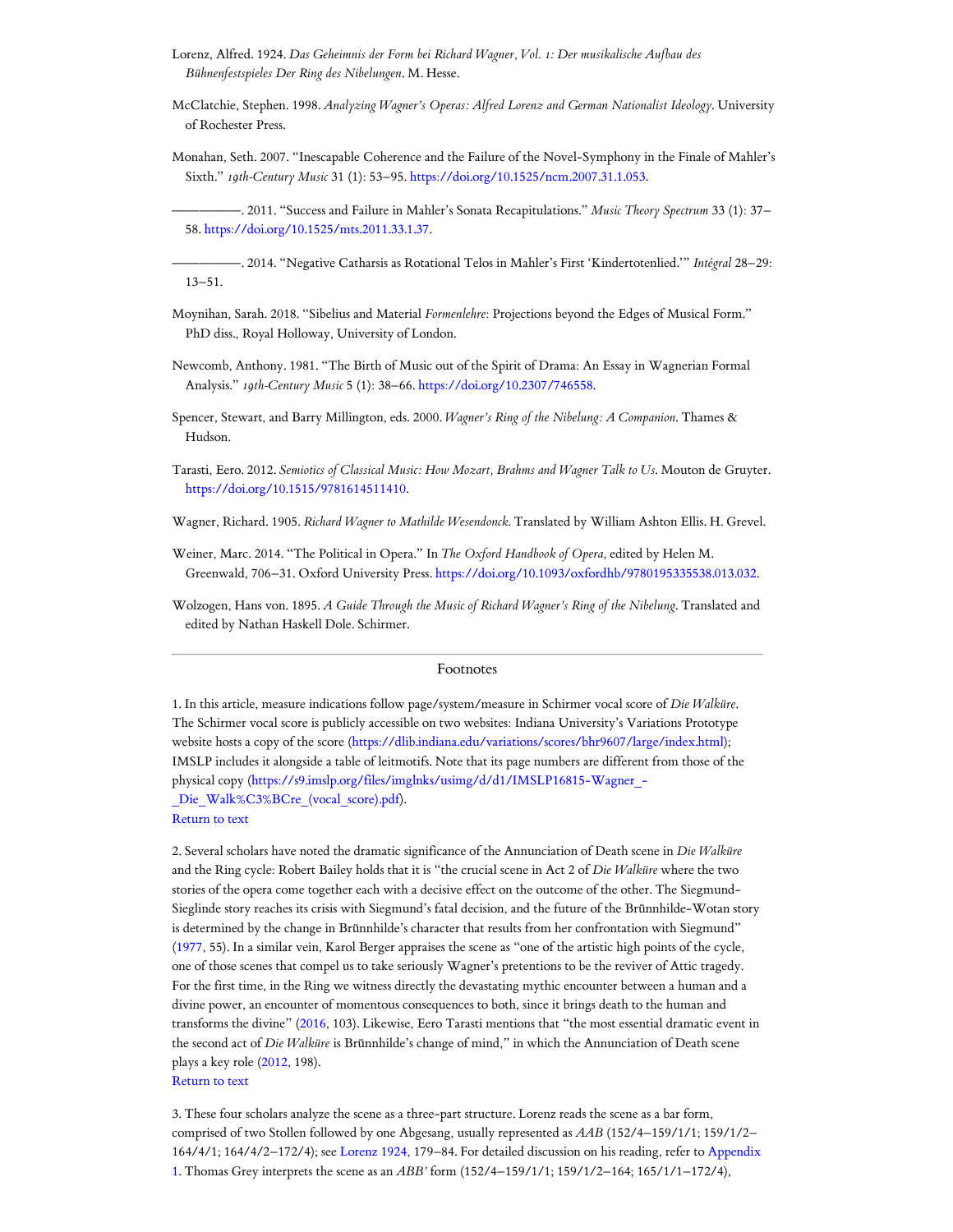referring to dramatic and leitmotivic configuration [\(1995](#page-8-0), 228–41). Matthew Bribitzer-Stull also considers the scene an *AAB* structure based on leitmotivic content and arrangement (152/4–153/3; 153/4–155/2/2; 155/2/3–172/4) [\(Bribitzer-Stull](#page-8-1) 2016, 87–91). As part of his larger project to analyze all of Wagner's music dramas according to the Italian conventional form (*la solita forma*), Berger analyzes the scene in reference to the Italian conventional duet form, albeit loosely: *cantabile* (153/3/5–159/2/1), *tempo di mezzo* (159/2/2– 164), and *cabaletta* (165/1/1–172/4) with a final *stretto* (168/4/2–171/1/2) and orchestral postlude (171/1/3–172/4) ([Berger](#page-8-2) 2016, 103–13). Additionally, Bailey divides the scene into seven parts plus interlude, according to the recurrence of the  $F^{\sharp}$ -minor tonality associated with the Question motive ([1977,](#page-8-4) 55–58). Tarasti's "modal-narrative formalization" analyzes the scene's dialogic text, using semiotic methodology [\(2012,](#page-9-4) 199–211).

#### [Return](#page-0-2) to text

<span id="page-10-0"></span>4. In this article, the word "dynamic" is used in the context of kinetics, as opposed to indicating sound volume.

#### [Return](#page-1-0) to text

<span id="page-10-1"></span>5. An advantage of doing so is that it adheres to Wagner's compositional aesthetic, which is known as treating music and text as equal and codependent. [Return](#page-1-1) to text

<span id="page-10-2"></span>6. Wagner's first known use of the phrase "art of transition" appears in a letter to Mathilde Wesendonck. He considers the Act 2 love duet from *Tristan und Isolde* exemplary of the concept: "My greatest masterpiece in this art of subtlest and most gradual transition is assuredly the big scene in the second act of *Tristan und Isolde*. The commencement of this scene offers the most overbrimming life in its most passionate emotions, its close the devoutest, most consecrate desire of death. Those are the piers: now see, child, how I've spanned them, how it all leads over from the one abutment to the other! And that's the whole secret of my musical form, as to which I make bold to assert that it has never been so much as dreamt before in such clear and extended coherence and such encompassing of every detail" [\(Wagner](#page-9-5) 1905, 185). Wagner's "art of transition" is synonymous with his use of the term "modulation," which, rather than referring to key changes, denotes flexibility of harmony, rhythm, and leitmotif (and its semantic meaning), etc. On modulation in the context of "poetic-musical period," see Stephen [McClatchie](#page-9-6) 1998, 90–94. Carolyn Abbate makes the (radical) argument that "Wagner's motifs have no referential meaning," providing examples of textual-motivic disjunction ([1989](#page-7-1), 33–58). My interpretation of the Question motive and the form of the Annunciation of Death scene are grounded on Wagner's aesthetics of art of transition, as I do not consider the motive and form as fixed and unchangeable.

#### [Return](#page-1-2) to text

<span id="page-10-3"></span>7. It should be clarified that Siegmund's victory as the resolution of his conflict with Brünnhilde is applicable only within the context of Act 2, Scene 4. Although Siegmund succeeds in persuading Brünnhilde to help him, she ultimately fails to save him from Wotan's will in Scene 5. Siegmund's temporary victory is merely one small event in the larger, interlaced narrative structure of the whole Ring cycle. For this full-scale narrative structure, see [Harper-Scott](#page-8-5) 2009, 211–34. [Return](#page-1-3) to text

<span id="page-10-4"></span>8. The gradual change in the power dynamic—from Brünnhilde's primacy as an avatar of Wotan's will in deference to Fricka's enforcement of the marriage contract, to Siegmund's victory through his love and passion—reflects Wagner's attitude toward social contracts and laws. Marc Weiner notes the advocation of free love in Wagner's music dramas: "institutional, contractual unions are inferior, while 'free love' is emancipating by being insurrectionary: it is an emotion of revolution, and therefore, it is only consistent that the union of the Wälsung siblings Siegmund and Sieglinde produces the amoral and revolutionary Siegfried." Notably, only natural union through free love can bear issue in Wagner's music dramas; in *Die Walküre*, the conception of Siegfried results from Siegmund's rescue of Sieglinde from her loveless marriage ([Weiner](#page-9-7) 2014, 706–31). The journey towards free love can be projected onto the Annunciation of Death's musical and textual organization. In Stage 1, Brünnhilde's role as a messenger is realized with regular cadential demarcation and rhythmic pace; that is, according to formula and convention. This stability is shaken in Stage 2 as Siegmund's emphatic passion begins to stir Brünnhilde's emotional response. Stage 3 reaches maximum rhythmic and motivic freedom, a musical triumph of free passion over received institutional order. [Return](#page-1-4) to text

<span id="page-10-5"></span>9. According to Hepokoski, "a rotational structure is more of a process than an architectural formula [. . .] The referential statement may either cadence or recycle back through a transition to a second broad rotation.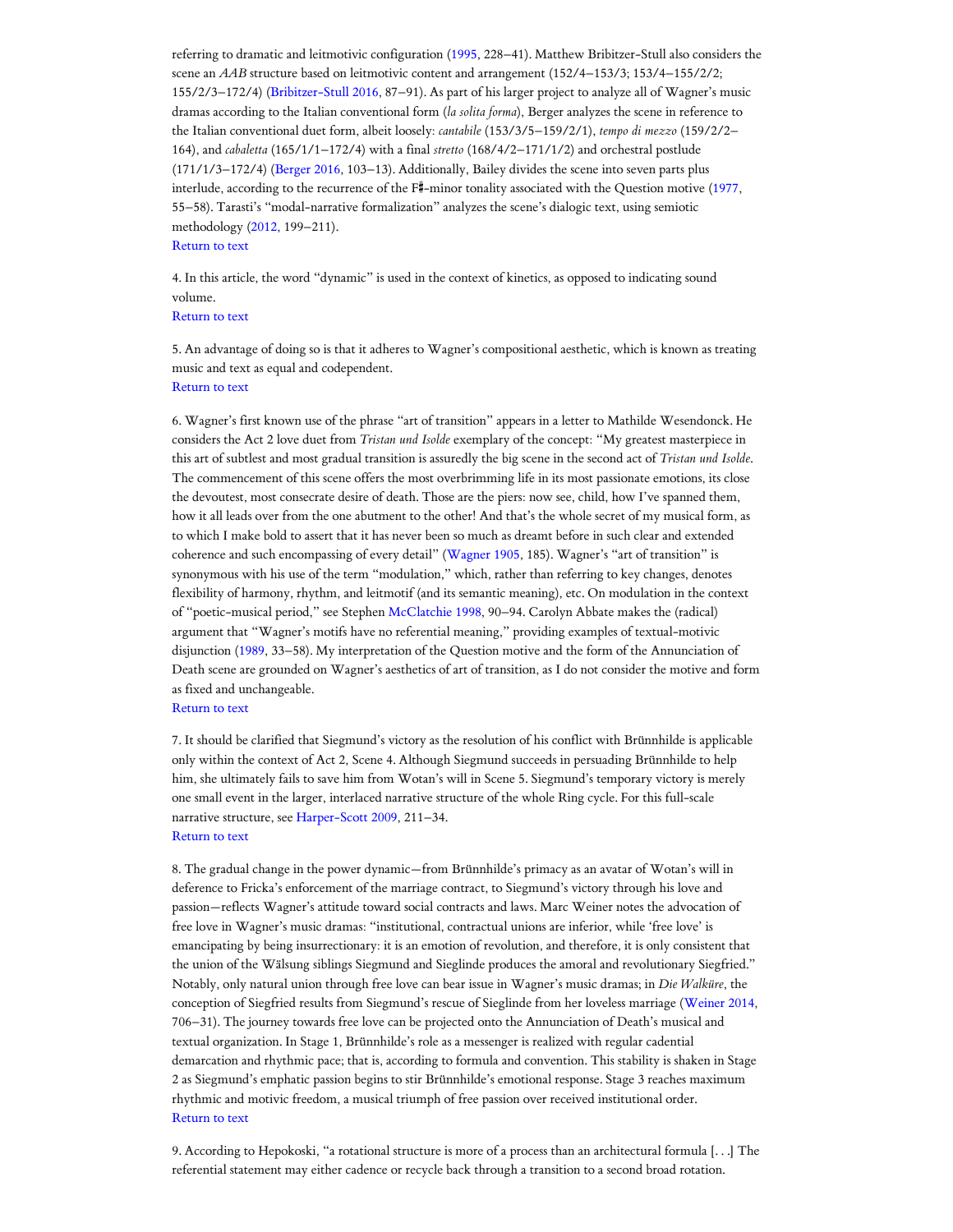Second and any subsequent rotations normally rework all or most of the referential statement's material, which is now elastically treated. Portions may be omitted, merely alluded to, compressed, or contrarily, expanded or even 'stopped' and reworked 'developmentally'. New material may also be added or generated. Each subsequent rotation may be heard as an intensified, meditative reflection on the material of the referential statement" [\(1993](#page-8-3), 25). Sarah Moynihan, discussing rotational form in Sibelius's symphonies, further proposes the concept of "rotational projection" in her [2018](#page-9-8) dissertation. [Return](#page-1-5) to text

<span id="page-11-0"></span>10. The following references examine rotational form applied to various genres, including sonata, symphony, tone poem, opera, and so on: [Hepokoski](#page-8-6) 1996 (121–46), [2004](#page-8-7) (243–66), [2010a](#page-8-8) (1–17) and [2010b](#page-8-9) (78–104); [Darcy](#page-8-10) 2001 (49–74); [Harper-Scott](#page-8-11) 2005 (230–53); [Hepokoski](#page-8-12) and Darcy 2006; Davis [and Pollack 2007](#page-8-13) (373– 414); [Monahan](#page-9-9) 2007 (53–95), [2011](#page-9-10) (37–58), and [2014](#page-9-11) (13–51). [Return](#page-1-6) to text

<span id="page-11-1"></span>11. A number of articles, including several by Warren Darcy, deal with rotational form in Wagner. Darcy 1990 uses "cyclic [structure"](#page-8-14) as a synonym for rotational form, in which dramatic content plays a determinant role; he also employs the leitmotifs and the hexatonic cycle of transformational theory as rotational criteria [\(2005,](#page-8-15) 215–41). Graham Hunt treats the leitmotifs and their transformational process as primary criteria for the analysis of *Götterdämmerung*, Act 1, Scene 3 ([2007,](#page-8-16) 192–96). [Return](#page-1-7) to text

<span id="page-11-2"></span>12. Rotational operations do not necessarily require teleological processing or end-accented directionality, and can be analyzed without reference to telos, as seen in musical analyses from Hepokoski and Darcy's book [\(2006\)](#page-8-12) and Monahan's two articles on Mahler ([2007](#page-9-9) and [2011](#page-9-10)). [Return](#page-2-0) to text

<span id="page-11-3"></span>13. What I call the Question motive has also been referred to as "Sterbegesang" (Hans von Wolzogen, Lorenz, and Tarasti), "The Annunciation of Death" (Deryck Cooke, Warren Darcy, and Bribitzer-Stull), "Relinquishment" (Robert Donington), "Question" (Grey), and "Death Lamentation" (Berger, translation of "Todesklage"). Tarasti, Grey, and Berger all point to the motive's interrogative nature. Tarasti notes that the motive is "rather like a question thrown into the air, for which one awaits an answer" (Tarasti, 201). Grey labels the motive "Question." Berger suggests "Questioning Fate" or something similar to reflect the organizational principle of the question-answer dialog. These points are the basis of my decision to use the [designation](#page-9-12) "Question motive" in this article. For more on the various names of the motive, see Wolzogen 1895 (53–55), [Lorenz](#page-9-2) 1924 (179–84), Robert [Donington](#page-8-17) 1974 (303), [Cooke](#page-8-18) 1979 (225–35), [Grey](#page-8-0) 1995 (233– 38), [Bribitzer-Stull](#page-8-19) 2001 (372) and [2016](#page-8-1) (88), [Tarasti](#page-9-4) 2012 (201–2), and [Berger](#page-8-2) 2016 (104–105). [Return](#page-2-1) to text

<span id="page-11-4"></span>14. Anthony Newcomb discusses motive as a form-defining element in Wagner's music drama in the absence of traditional harmonic and tonal ingredients: "Traditional functional tonality does not operate over large stretches of Wagnerian music drama. Many large stretches of Wagnerian music drama are not functionally tonal [. . .] The primary element in defining the formal return and rounding-off is not tonality, but rather some other element or group of elements, such as motive, instrumentation, tempo, and dramatic situation" [\(1981](#page-9-13), 47). The leitmotif-based approach and resulting three-part form used in my reading recalls Lorenz's methodological prototype. However, my reading emphasizes motivic flexibility, approaching leitmotifs according to their transformation and adaptability. Lorenz assesses motivic enumerations without considering their developmental progress.

#### [Return](#page-2-2) to text

<span id="page-11-5"></span>15. Bailey notes the double and quadruple diminution of the original Question motive in his analysis: the motive transforms from its initial four measures in Section 1 to two in Section 5, then to one in Section 7 [\(1977,](#page-8-4) 57–58). Bailey's take is distinguished by the weight he puts on the Question motive and its key as the form-defining element. The Question motive most clearly exemplifies the concept of *Klang* mediation, which Hepokoski regards as a primary expressive and structural element in content-based forms, ever-deepening rotations, and teleological genesis. As the scene progresses, the Question motive undergoes multiple transformations, each time rendering a distinct *Klang* effect. The motive is first played by brass ensemble, topically signifying an elegy or funeral march, but this *Klang* gradually evaporates in the transformational process. By the end of the scene, the motive has become an exciting, soaring gesture mainly played by strings. For more on the discussion of *Klang* mediation, see [Hepokoski](#page-8-3) 1993, 27–29. [Return](#page-2-3) to text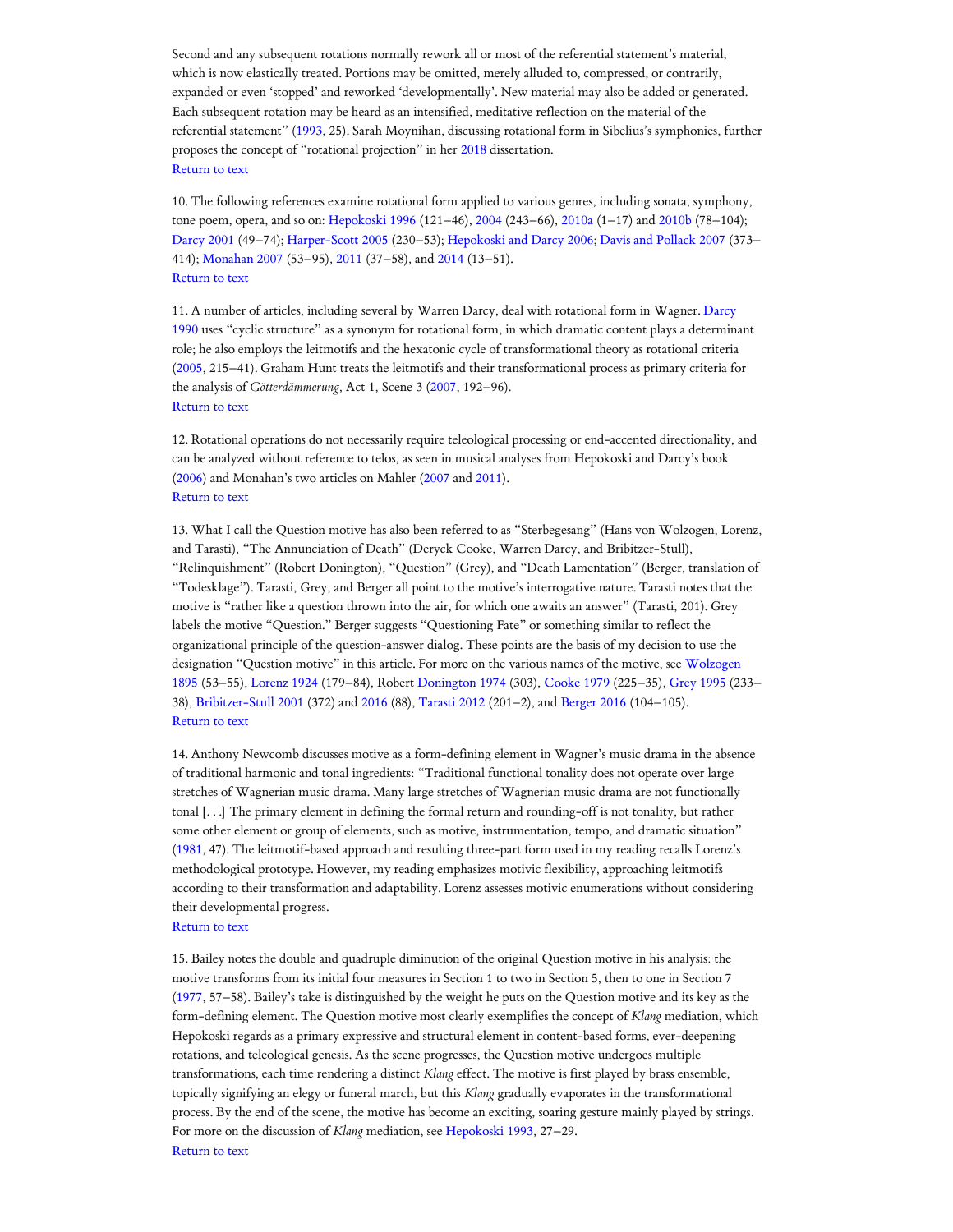<span id="page-12-0"></span>16. Darcy gives the variants of the Question motive different leitmotivic names. He calls the motive's rhythmic diminution by half at 165/1/1 "Brünnhilde's Growing Compassion," although it is sung by Siegmund; he names the motive's final transformation at 168/4/3 "Brünnhilde's Exultation." This indicates that the Question motive is not fixedly attached to Siegmund, but flexible according to the dramatic progression. For Darcy's nomenclature of these leitmotifs, see [Bribitzer-Stull](#page-8-19) 2001, 373. [Return](#page-2-4) to text

<span id="page-12-1"></span>17. Cooke traces historical precedents for the Fate motive's melodic pattern and its questioning gesture, as one of "the cadential clichés in German operatic recitative, when a character asked a question" ([1979](#page-8-18), 227–28). He finds examples in Mozart, Spohr, Weber, Marschner, and Wagner. Cooke also briefly mentions how the motive's melodic pattern resembles the 'Must it be?' (Muss es sein?) motto in the *Grave* opening of Beethoven's String Quartet in F major, Op. 135, final movement. Berger notices that the interrogative motto is immediately answered in the following *Allegro* with 'It must be!' (Es muss sein!) ([Berger](#page-8-2) 2016, 106). This question and answer pattern could be extended to an interpretation of the Question motive in *Die Walküre*, "Must Siegmund die?" followed by the fatal answer, "He must die." [Return](#page-2-5) to text

<span id="page-12-2"></span>18. Darcy argues that the Freia motive's *x* portion "will later express the sensual aspect of love," and the *y* portion "the compassionate aspect of love." He also points out that the motive has nothing to do with Flight. See [Bribitzer-Stull](#page-8-19) 2001, 342. [Return](#page-3-0) to text

<span id="page-12-3"></span>19. The return of the Fate motive at 153/4/1 should not be mistaken for the beginning of the main section, as the rotational criterion is not the Fate motive but the Question motive initiated by Siegmund. [Return](#page-3-1) to text

<span id="page-12-4"></span>20. This musical repetition is motivated by the text: Wotan and Walvater are the same character, but Siegmund does not know that. In this sense, his questions in Rotations 3 and 4 share textual content. [Return](#page-4-0) to text

<span id="page-12-5"></span>21. Lorenz considers Brünnhilde's 12-measure answer the highpoint of the first Stollen in the bar form, although he does not provide specific reasons for this reading [\(1924](#page-9-2), 181). The answering music is the most elaborate and sensual rendition of the Valhalla motive in Stage 1. Apart from this aural effect, it is a peak from the dramatic standpoint as well, being the culmination of Brünnhilde's presentation. [Return](#page-4-1) to text

<span id="page-12-6"></span>22. English translations of the libretto in this article refer to Stewart Spencer's translations in *Wagner's Ring of the Nibelung: A Companion*, eds. Stewart Spencer and Barry Millington [\(2000](#page-9-14)). [Return](#page-4-2) to text

<span id="page-12-7"></span>23. In the Fricka scene in Act 2, Scene 1, first half, Fricka insists on killing Siegmund and separating the Wälsung couple in retaliation for their offense against the marital vow between Sieglinde and Hunding. Although Wotan's aim was to unite the Wälsung children happily in the mortal world, he ultimately gives in to Fricka. During this scene,  $E^{\flat}$  minor becomes the tonal center, confirmed by Fricka several times, then echoed by Wotan at the end. In this sense, Brünnhilde's cadence in  $E^{\flat}$  minor when she discloses Siegmund's separation from Sieglinde at the end of Stage 1 can be traced back to Fricka's scene. [Return](#page-4-3) to text

<span id="page-12-8"></span>24. The starting point of Stage 2 (159/1/2) coincides with that of the second Stollen in Lorenz's bar form [\(1924,](#page-9-2) 181) and that of the middle section in Grey's *ABB* structure [\(1995,](#page-8-0) 238). The narrative supports Lorenz and Grey's demarcation, as Siegmund's statement of refusal decisively initiates the confrontation between the two characters.

[Return](#page-5-0) to text

<span id="page-12-9"></span>25. Darcy calls the turning figure that accompanies the Fate motive the "Death motive." For this leitmotivic nomenclature, see [Bribitzer-Stull](#page-8-19) 2001, 372. The present article, however, does not view the figure as a new, independent leitmotif but as part of the embellished accompaniment figure for the motive. [Return](#page-5-1) to text

<span id="page-12-10"></span>26. Another significant motivic change from Stage 1 is that the beginning of the Fate motive is reharmonized, from a minor triad to a French sixth chord (F, A, B, D#), in 159/1/2. Darcy notes that this reharmonization, followed by an E major triad, forecasts E major, the key of Brünnhilde's compassionate motive and the music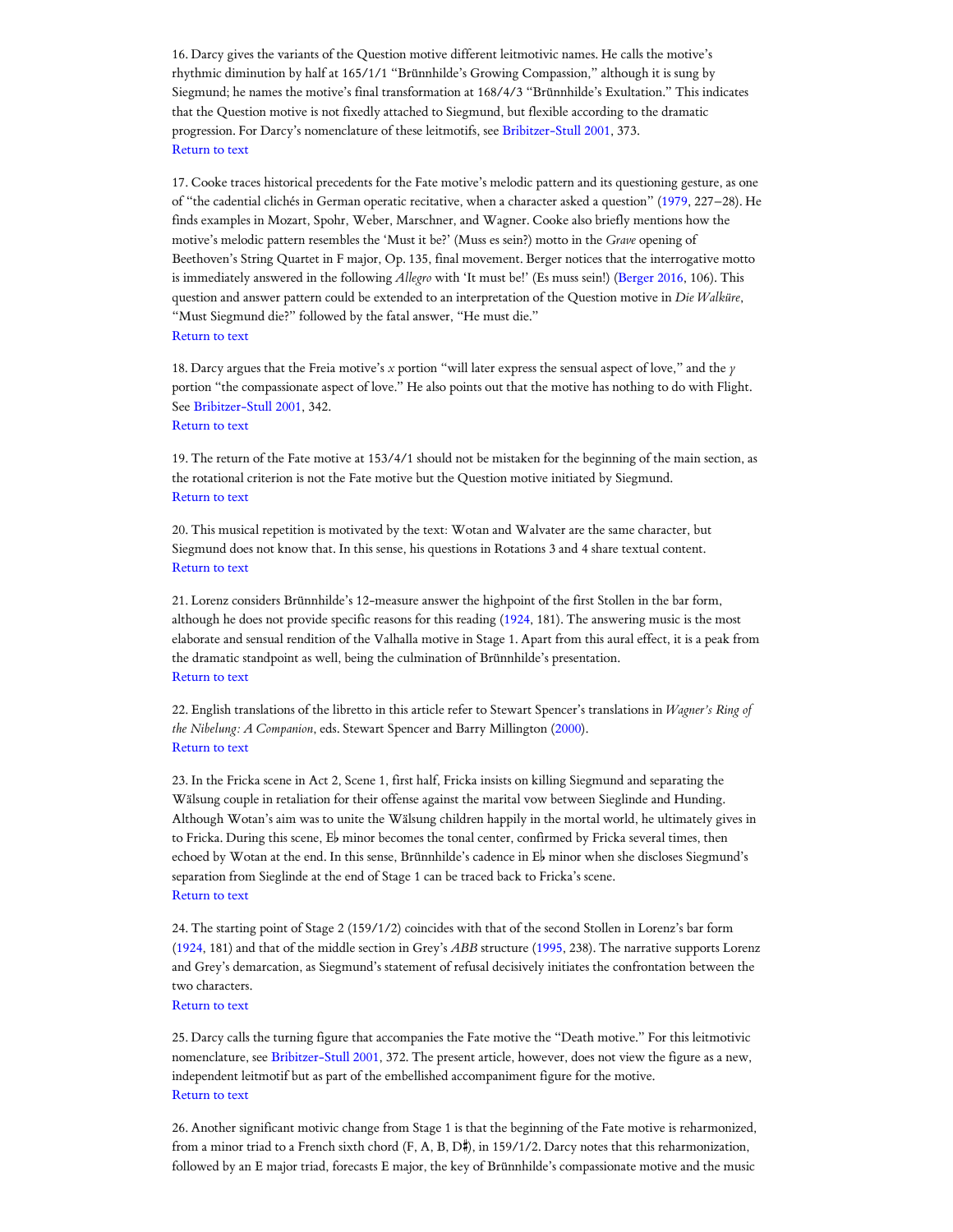drama's conclusion. I posit further meaning for the motive's reharmonization within the Annunciation of Death scene: as the dominant of A major, this connects Siegmund's refusal of his fate to his narrative victory at the end of Stage 3, where A becomes the goal key. [Return](#page-5-2) to text

<span id="page-13-0"></span>27. Siegmund's melody ascends chromatically, creating a sequential progression (161/2/2–161/3/1; each statement consists of an ascending sixth and descending fifth). This sequence strives towards a PAC in A major, but another premature Fate motive in the orchestra thwarts it. It seems to successfully land on a PAC in B major, but the B major turns out to be the beginning of Brünnhilde's chromatically ascending gesture  $(D#5, E5, F5, G\night5)$ . Consequently, Siegmund's attempt to achieve decisive cadential resolution is as unsuccessful as his attempt to sway Brünnhilde. [Return](#page-5-3) to text

<span id="page-13-1"></span>28. Brünnhilde's text is: "You're so little heedful of bliss everlasting? Is she all to you, this pitiful woman who, tired and sorrowful, lies there, faint, in your lap? Is there nothing else you hold dear? (So wenig achtest du ewige Wonne? Alles wär' dir das arme Weib, das müd' und harmvoll matt auf dem Schooße dir hängt? Nichts sonst hieltest du hehr?)"

[Return](#page-5-4) to text

<span id="page-13-2"></span>29. In 164/3/1–164/3/2, Brünnhilde's vocal line descends stepwise and in unison with the orchestra's uppermost melody from B4 to E4, and then rebounds to G4. In  $164/3/3-164/3/4$ , it descends further to  $D#4$ , then rebounds to G4; it falls to  $E#$  in  $164/3/4.2-164/3/5$ . [Return](#page-6-0) to text

<span id="page-13-3"></span>30. The quarter-dotted eighth-sixteenth rhythm of Variant 1 recurs in Variant 2; the stepwise melodic ascent from the second to fourth note (F#, G#, A) in Variant 1 becomes the beginning of Variant 2 via transposition (E, F#, G). Darcy calls Variant 1 "Brünnhilde's Growing Compassion." He interprets the falling seventh in 165/1/3 in the orchestra as one of the themes that "express the inspiring power of women," indicating Brünnhilde's transformation to a compassionate woman. He also notes Variant 2's resemblance to the Glance motive from *Tristan und Isolde* (165/1/3–165/2/1). See [Bribitzer-Stull](#page-8-19) 2001, 373. [Return](#page-6-1) to text

<span id="page-13-4"></span>31. Siegmund's cadential attempt in E minor is another remarkable departure from Rotation 6, where his statements of the Question motive in  $F^{\sharp}$  minor and B minor did not proceed to a cadence, but were directly followed by Brünnhilde's cadential motion in  $E^{\parallel}$  minor. In Rotation 7, Siegmund attempts to complete the previously unfulfilled quest for the cadential demarcation in the expected E minor over the circle of fifths. [Return](#page-6-2) to text

<span id="page-13-5"></span>32. Lorenz calls the four-measure trill passages "Loge's sixths with trills" (Logesexten mit Triller) (Lorenz 1924, 183). I consider the trills to be a highly unstable gesture [developed from](#page-9-2) the Freia motive's triplet figure, and not an independent motive. [Return](#page-6-3) to text

<span id="page-13-6"></span>33. The first statement of Variant 4 at 168/4/3 is the same as Lorenz's Variant 2 of the Death-Song (Sterbegesang) motive and Darcy's "Brünnhilde's Exultation." Each following subrotation opens with slightly altered versions of Variant 4.

[Return](#page-6-4) to text

#### Copyright Statement

#### Copyright © 2022 by the Society for Music Theory. All rights reserved.

[1] Copyrights for individual items published in *Music Theory Online* (*MTO*) are held by their authors. Items appearing in *MTO* may be saved and stored in electronic or paper form, and may be shared among individuals for purposes of scholarly research or discussion, but may *not* be republished in any form, electronic or print, without prior, written permission from the author(s), and advance notification of the editors of *MTO.*

[2] Any redistributed form of items published in *MTO* must include the following information in a form appropriate to the medium in which the items are to appear:

This item appeared in *Music Theory Online* in [VOLUME #, ISSUE #] on [DAY/MONTH/YEAR]. It was authored by [FULL NAME, EMAIL ADDRESS], with whose written permission it is reprinted here.